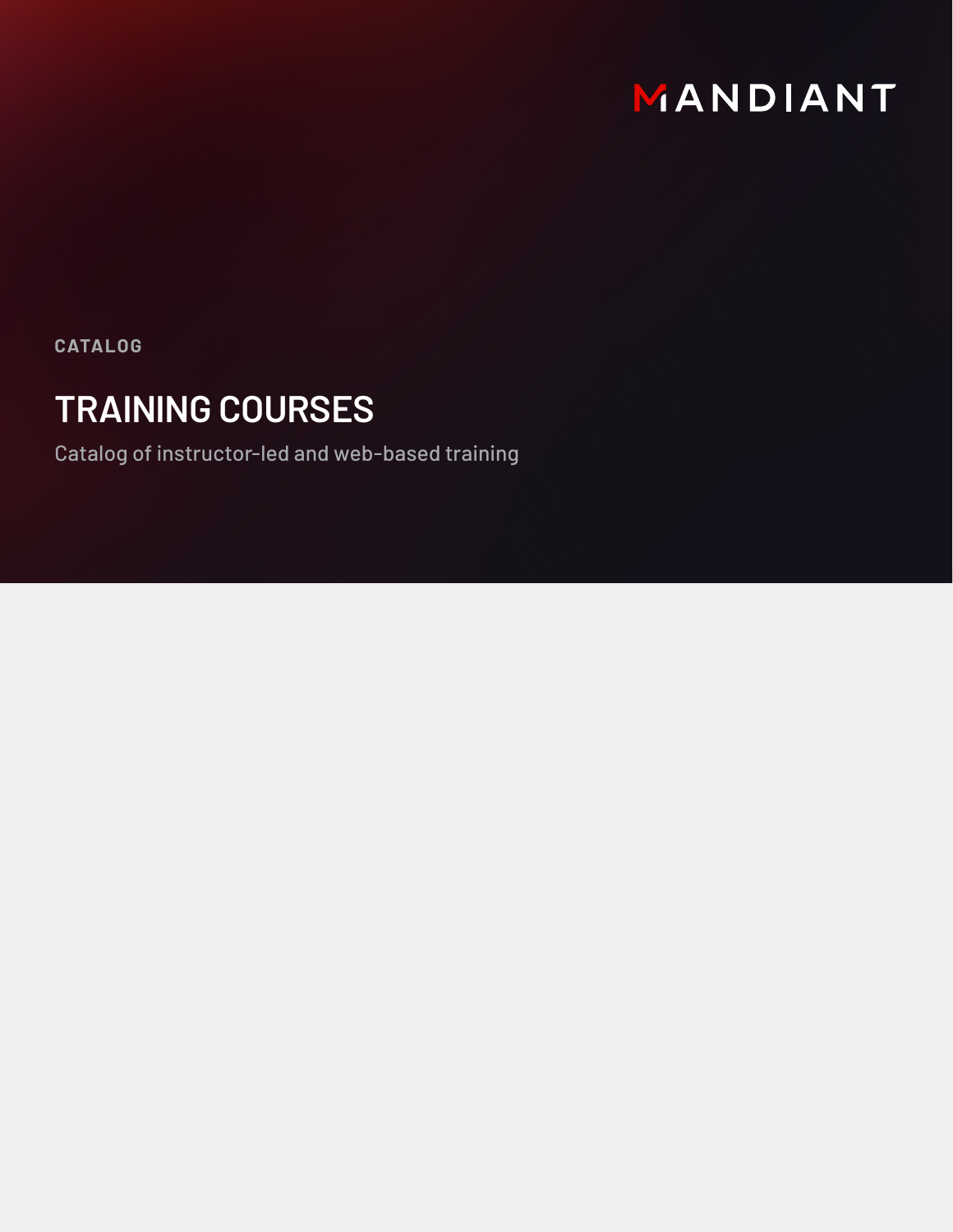# **Contents**

|--|

# **[Introductory Courses](#page-6-0)**

# **[Intelligence and Attribution Courses](#page-10-0)**

# **[Incident Response Courses](#page-14-0)**

# **[Malware Analysis Courses](#page-19-0)**

| Advanced Red Teaming Techniques: Malware Authoring and Repurposing 22 |  |
|-----------------------------------------------------------------------|--|
|                                                                       |  |
|                                                                       |  |
|                                                                       |  |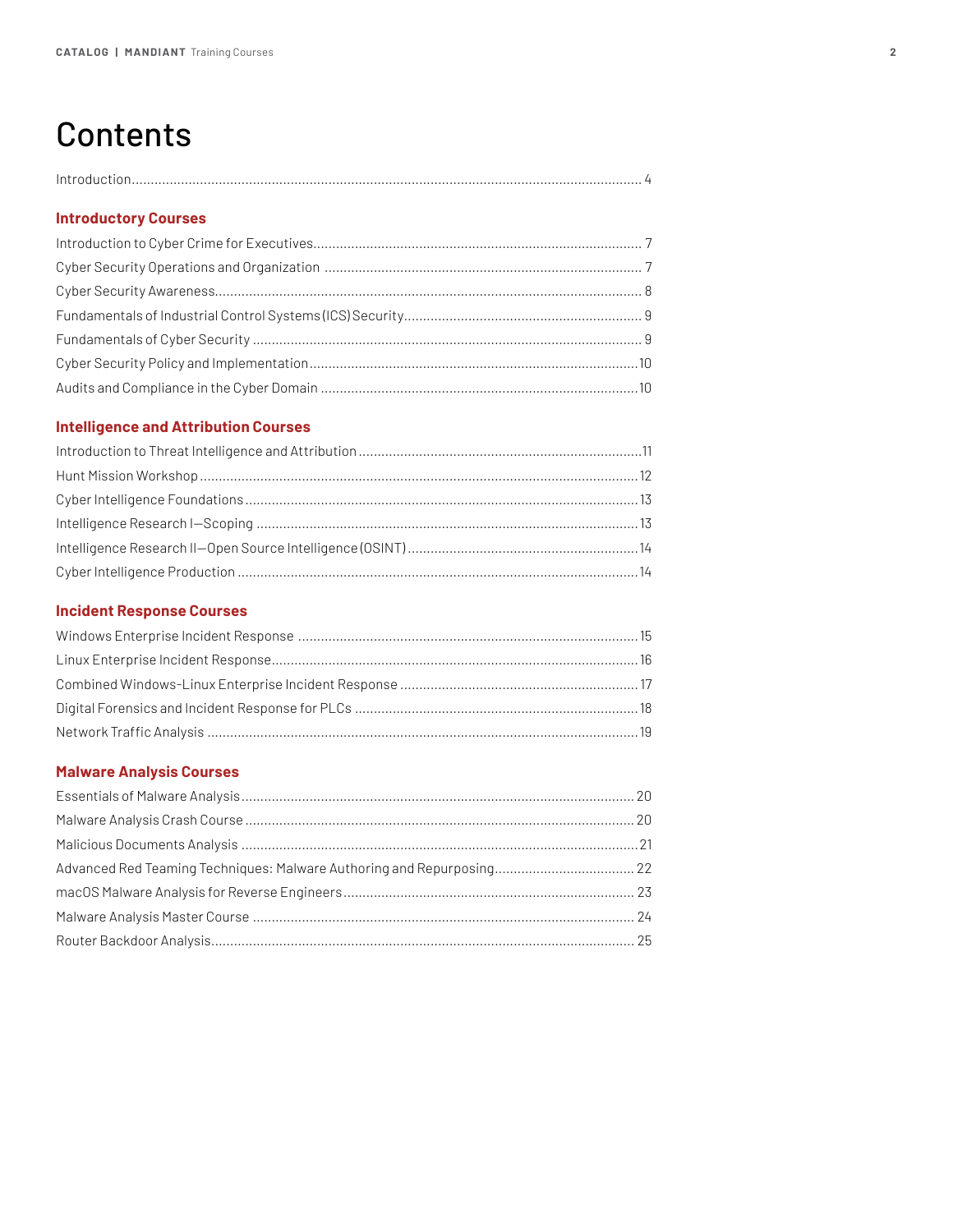# **[Advanced Acquisition and Testing Techniques](#page-25-0)**

# **[Workshops](#page-28-0)**

| Introduction to the Mandiant Security |  |
|---------------------------------------|--|
|                                       |  |

# **[Exercises and Preparedness](#page-29-0)**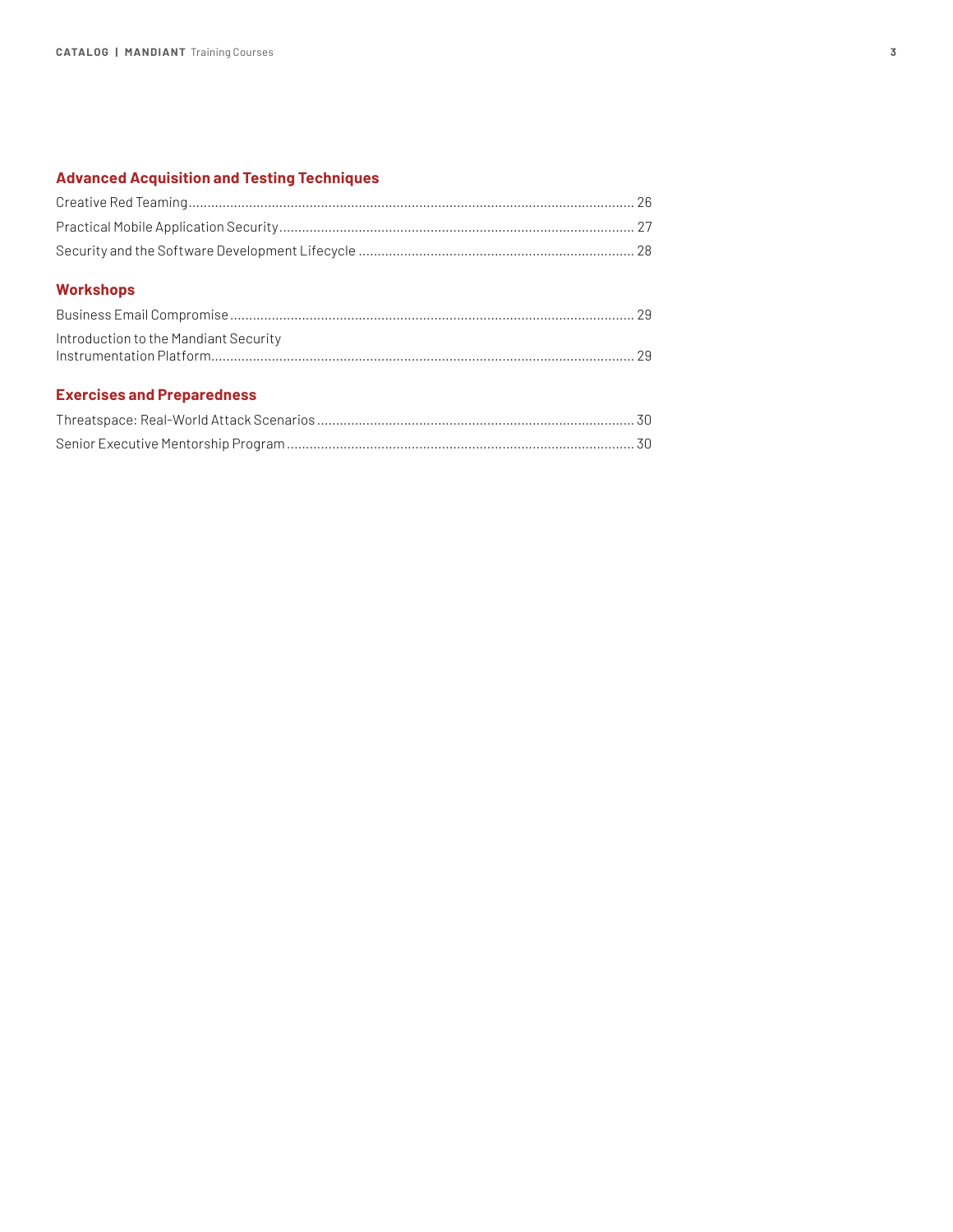# <span id="page-3-0"></span>Introduction

#### **Course listings**

The Mandiant courses in this catalog address essential cyber security skills that use free, open-source or existing customer technologies.

# **Instructor-led training**

Instructor-led training is presented by a live instructor, either in-person or via a virtual classroom. Instructor-led training includes hands-on labs designed to accelerate the acquisition of practical skills.

All of our instructors are security professionals with years of security experience working on the frontlines of major cyber incidents around the world.

The duration of a single instructor-led training course can range from a half-day to five days.

#### **Web-based training**

Web-based training (WBT) are self-paced online courses that can be accessed at any time, from any location. Learners may pause and resume training as their schedule allows. The training is practical and abbreviated; it does not contain hands-on labs or exercises.

Our web-based training is designed to work in modern desktop browsers (Chrome, Firefox, Safari, Internet Explorer 10+ and Microsoft Edge) and tablets (such as iPad) without the use of browser plugins. Technology needs and exceptions are noted in course descriptions when applicable.

The duration of a single web-based training course can range from 45 minutes to a full day.

# **Experiential learning**

Experiential learning uses a hands-on approach that recreates a network compromise situation and provides a holistic incident response experience. A cyber simulation range provides a consequence-free environment where participants are challenged to respond as a team to the latest advanced persistent threat (APT) attack methodologies.

The ability to expose teams to nation-state level attacks within a cyber range allows them to learn, practice, and innovate without experiencing an actual compromise. Experiential learning connects the training environment to the operating environment, which allows leadership to assess team performance and get an honest assessment of team readiness against relevant threats.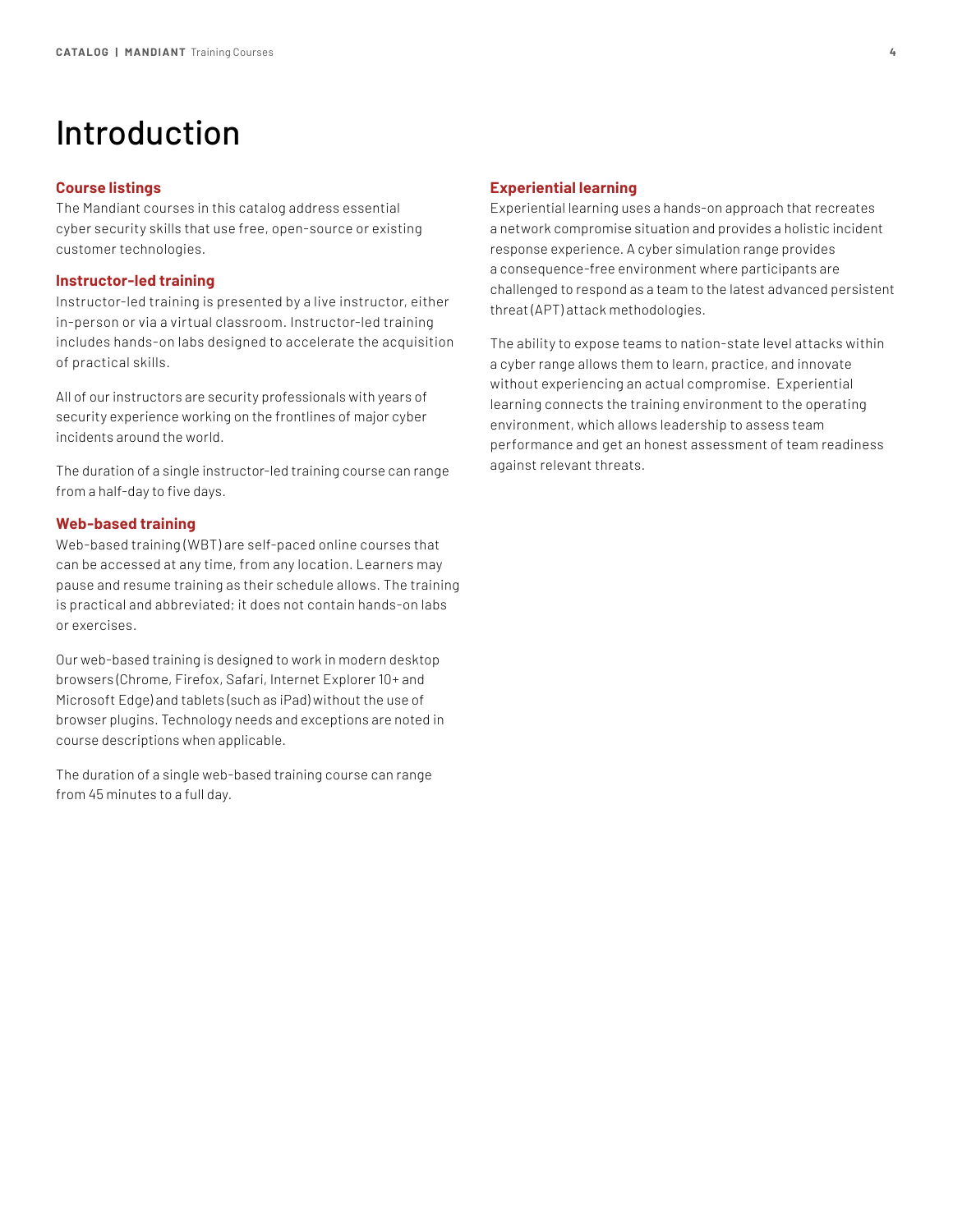# **Delivery methods by course**

**Onsite ILT.** An onsite instructor-led course delivered at your organization's office.

**Offsite ILT.** An offsite instructor-led course delivered at a third-party location.

**Virtual ILT.** A virtual (online) instructor-led course delivered exclusively to your organization.

**Web-based training.** A web-based (also on-demand or self-paced) training course accessible to your organization anytime, anywhere.

**Public ILT.** A public instructor-led course delivered at a Mandiant office or third-party classroom. It may include attendees from many different organizations.

**Public VILT.** A public virtual (online) instructor-led course which may include attendees from many different organizations.

| TABLE 1. Cyber security training from Mandiant.                       |                      |                       |                           |                       |                          |                           |  |
|-----------------------------------------------------------------------|----------------------|-----------------------|---------------------------|-----------------------|--------------------------|---------------------------|--|
|                                                                       | Onsite<br><b>ILT</b> | <b>Offsite</b><br>ILT | Virtual<br>ILT            | Web-Based<br>Training | Public ILT<br>(Per Seat) | Public VILT<br>(Per Seat) |  |
| Advanced Red Teaming Techniques:<br>Malware Authoring and Repurposing | x                    | x                     |                           |                       |                          |                           |  |
| Analytic Tradecraft Workshop                                          | $\mathsf{x}$         | $\pmb{\mathsf{x}}$    | $\boldsymbol{\mathsf{x}}$ |                       | $\mathsf{x}$             | $\mathsf{x}$              |  |
| Audits and Compliance in the Cyber Domain                             | X                    | x                     |                           |                       |                          |                           |  |
| <b>Business Email Compromise</b>                                      | $\mathsf{x}$         | $\pmb{\mathsf{x}}$    | $\pmb{\chi}$              |                       | $\pmb{\mathsf{x}}$       | $\pmb{\times}$            |  |
| Combined Windows-Linux Enterprise Incident Response                   | $\pmb{\mathsf{x}}$   | x                     | $\pmb{\mathsf{x}}$        |                       |                          |                           |  |
| <b>Creative Red Teaming</b>                                           | $\mathsf{x}$         | X                     | $\mathsf{x}$              |                       | $\mathsf{x}$             | $\mathsf{x}$              |  |
| Cyber Intelligence Foundations                                        | X                    | x                     | $\pmb{\mathsf{x}}$        | $\pmb{\chi}$          | x                        | X                         |  |
| Intelligence Research I-Scoping                                       | $\pmb{\mathsf{x}}$   | $\pmb{\mathsf{x}}$    | $\pmb{\chi}$              | $\pmb{\times}$        |                          |                           |  |
| Intelligence Research II-Open Source Intelligence (OSINT)             | X                    | x                     | $\pmb{\mathsf{x}}$        | $\pmb{\chi}$          |                          |                           |  |
| Cyber Intelligence Production                                         | $\pmb{\times}$       | $\pmb{\mathsf{x}}$    | $\pmb{\times}$            | $\pmb{\mathsf{x}}$    |                          |                           |  |
| <b>Cyber Security Awareness</b>                                       | $\mathsf{x}$         | X                     | $\pmb{\mathsf{x}}$        | $\pmb{\mathsf{x}}$    | $\pmb{\times}$           | $\pmb{\times}$            |  |
| Cyber Security Operations and Organization                            | X                    | X                     | $\pmb{\chi}$              |                       | X                        | X                         |  |
| Cyber Security Policy and Implementation                              | $\pmb{\chi}$         | x                     |                           |                       |                          |                           |  |
| Digital Forensics and Incident Response for PLCs                      | $\pmb{\mathsf{x}}$   | $\pmb{\mathsf{x}}$    |                           |                       |                          |                           |  |
| <b>Essentials of Malware Analysis</b>                                 | X                    | x                     | $\pmb{\mathsf{x}}$        |                       | $\pmb{\times}$           | X                         |  |
| Fundamentals of Cyber Security                                        | $\pmb{\mathsf{x}}$   | $\pmb{\mathsf{x}}$    |                           |                       |                          |                           |  |
| Fundamentals of Industrial Control Systems (ICS) Security             | $\pmb{\chi}$         | x                     | $\pmb{\mathsf{x}}$        |                       | x                        | x                         |  |
| Hunt Mission Workshop                                                 | $\pmb{\mathsf{x}}$   | $\pmb{\mathsf{x}}$    | $\pmb{\times}$            |                       | $\pmb{\mathsf{x}}$       | $\pmb{\mathsf{x}}$        |  |
| Introduction to Cyber Crime for Executives                            | $\pmb{\mathsf{x}}$   | x                     | $\pmb{\mathsf{x}}$        |                       | x                        | x                         |  |
| Introduction to Threat Intelligence and Attribution                   | $\pmb{\times}$       | $\pmb{\mathsf{x}}$    | $\pmb{\times}$            |                       | $\pmb{\mathsf{x}}$       | X                         |  |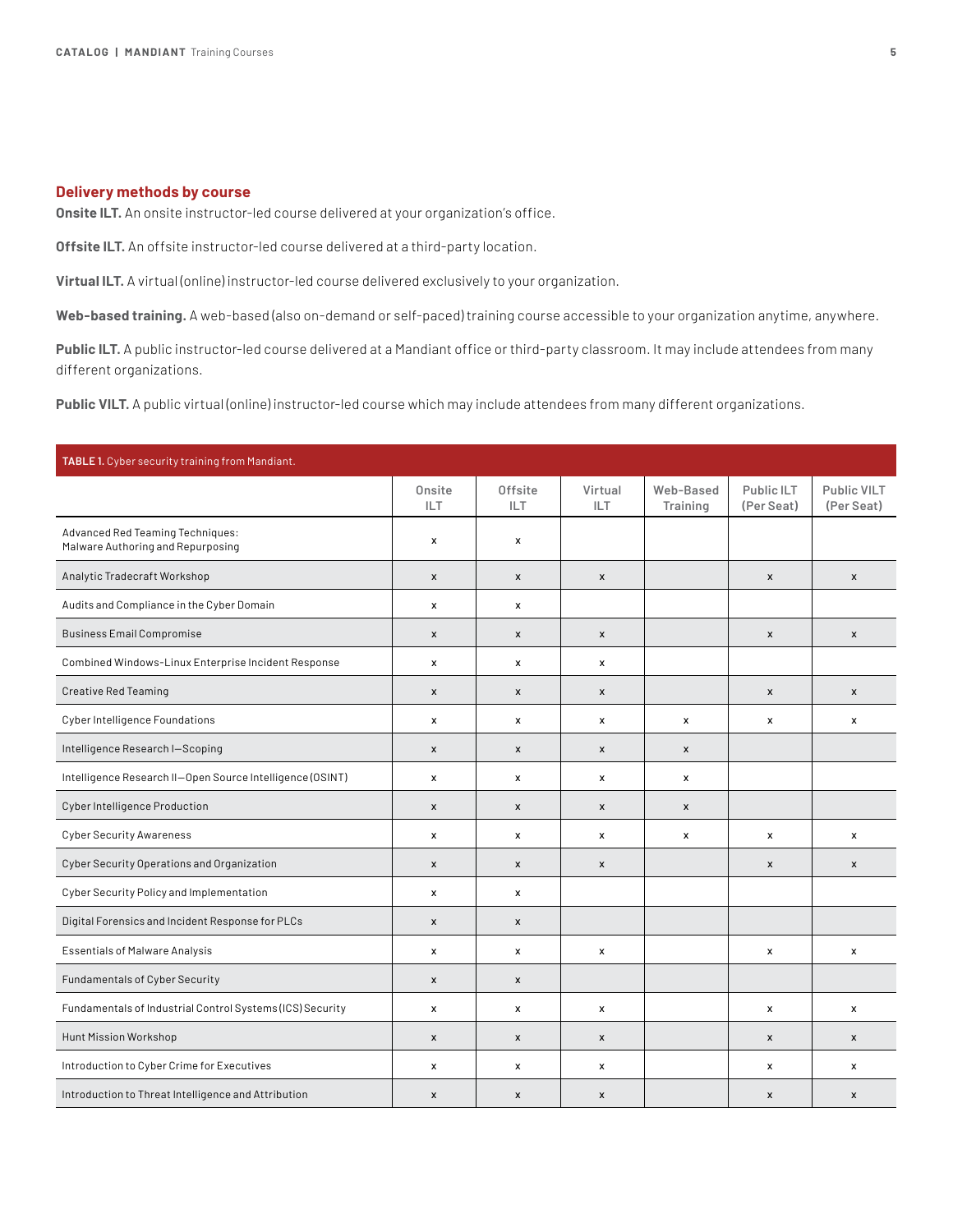| TABLE 1. Cyber security training from Mandiant.                            |                           |                           |                |                       |                                     |                           |  |
|----------------------------------------------------------------------------|---------------------------|---------------------------|----------------|-----------------------|-------------------------------------|---------------------------|--|
|                                                                            | Onsite<br>ILT             | Offsite<br><b>ILT</b>     | Virtual<br>ILT | Web-Based<br>Training | Public <sub>ILT</sub><br>(Per Seat) | Public VILT<br>(Per Seat) |  |
| Linux Enterprise Incident Response                                         | $\times$                  | $\mathsf{x}$              | $\mathsf{x}$   |                       | x                                   | x                         |  |
| macOS Malware Analysis for Reverse Engineers                               | $\mathsf{x}$              | X                         |                |                       |                                     |                           |  |
| Malicious Documents Analysis                                               | x                         | $\mathsf{x}$              | x              |                       |                                     |                           |  |
| Malware Analysis Crash Course                                              | $\mathsf{x}$              | $\mathsf{x}$              | $\mathsf{x}$   |                       | $\mathsf{x}$                        | $\mathsf{x}$              |  |
| Malware Analysis Master Course                                             | x                         | x                         |                |                       |                                     |                           |  |
| Mandiant Security Validation Security Instrumentation<br>Platform Bootcamp | $\boldsymbol{\mathsf{x}}$ | $\mathsf{x}$              | X              |                       |                                     |                           |  |
| Network Traffic Analysis                                                   | x                         | x                         | x              | x                     | x                                   | x                         |  |
| <b>Practical Mobile Application Security</b>                               | $\mathsf{x}$              | $\boldsymbol{\mathsf{x}}$ |                |                       |                                     |                           |  |
| Router Backdoor Analysis                                                   | x                         | x                         |                |                       |                                     |                           |  |
| Security and the Software Development Lifecycle                            | X                         | X                         | X              |                       | $\mathsf{x}$                        | $\mathsf{x}$              |  |
| Senior Executive Mentorshop Program                                        | x                         | x                         |                |                       |                                     |                           |  |
| Threatspace: Real-World Attack Scenarios                                   | $\boldsymbol{\mathsf{x}}$ | X                         | X              |                       |                                     |                           |  |
| Windows Enterprise Incident Response                                       | $\mathsf{x}$              | x                         | X              | x                     | x                                   | x                         |  |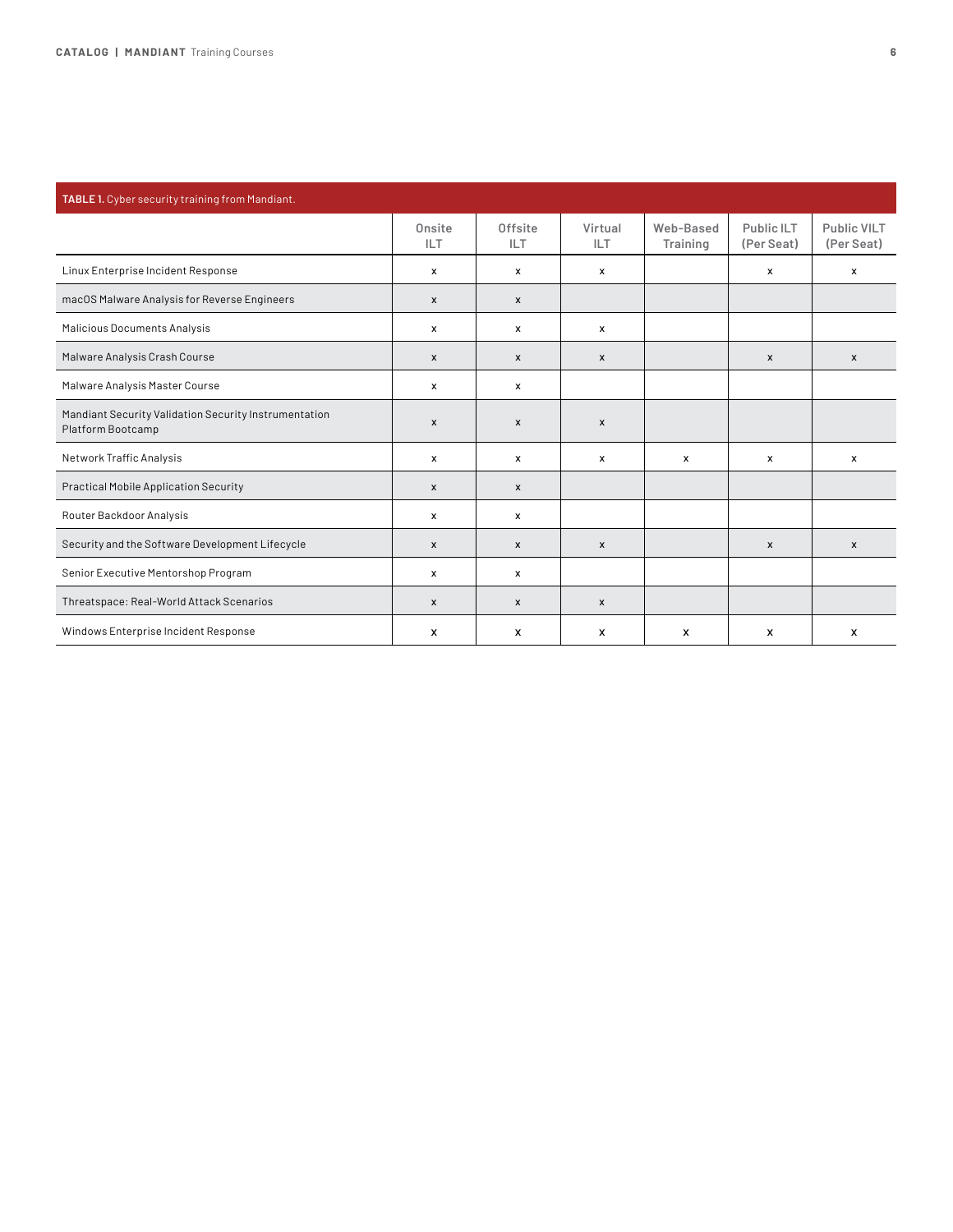# <span id="page-6-0"></span>Introductory Courses

#### **Introduction to Cyber Crime for Executives**

Security breaches transform calm working environments into high-stress battle zones. Informed executives are better equipped to understand the threat and make corresponding decisions smartly and quickly.

This course is designed to educate senior leaders about cyber crime and incident response. Learners will review a scenario based on real-world intrusions by a sophisticated attacker, examining tactics and technologies from both the attacker's and victim's perspectives. This scenario illustrates the most common method that attackers use to establish a foothold and remain undetected in the victim's network.

The course also covers the pros and cons of follow-up actions available to the victim and provide critical insight into the many issues investigators and victim organizations face when defending networks and responding to security breaches.

# **Learning objectives**

After completing this course, learners should be able to:

- Understand how attackers defeat defenses and compromise networks
- Explore the most common network defense posture assumed by victims
- Collect electronic evidence
- Understand how investigators analyze data and use findings to resolve incidents
- Grasp the challenges an organization faces after its computer security defenses are breached

#### **Who should attend**

Executives, security staff, corporate investigators or other staff who need a general understanding of network security and network operations.

#### **Delivery method**

In-classroom or virtual instructor-led training

#### **Duration**

1 day (in-person delivery) 1 day (virtual delivery)

#### **Cyber Security Operations and Organization**

This course is designed to educate senior leaders about cyber security operations, how to organize and equip the Security Operations Center, and the roles different departments play to defend the enterprise. The course also explains how incident response, threat hunting, and cyber intelligence provide insights to enterprise architecture and engineering and how to use those insights to design security controls to defend the network by detecting security incidents and responding to them before they turn into breaches.

Participants will learn how to augment their cyber security staff by training all employees to recognize and stop threats at the perimeter before they become breaches. They will review the incident response process and learn how threat intelligence influences the threat hunting process.

# **Learning objectives**

After completing this course, learners should be able to:

- Understand how to effectively write, publish, enforce and socialize security policy
- Explore common risk management principals and establish a risk management program
- Understand basic security architecture, know what questions to ask during architecture planning, and learn how to integrate cyber security principles in enterprise architecture
- Apply a robust vulnerability management program to help reduce their attack surface
- Discuss how to establish a well-organized and effective security awareness program
- Understand the challenge an organization faces after its computer security defenses are breached

## **Who should attend**

Cyber security directors, managers, senior cyber security analysts, and information technology leaders in cyber security roles or related leadership positions.

#### **Prerequisites**

A solid understanding of security operation center operations and functional roles is recommended, but not required.

# **Delivery method**

In-classroom and virtual instructor-led training

#### **Duration**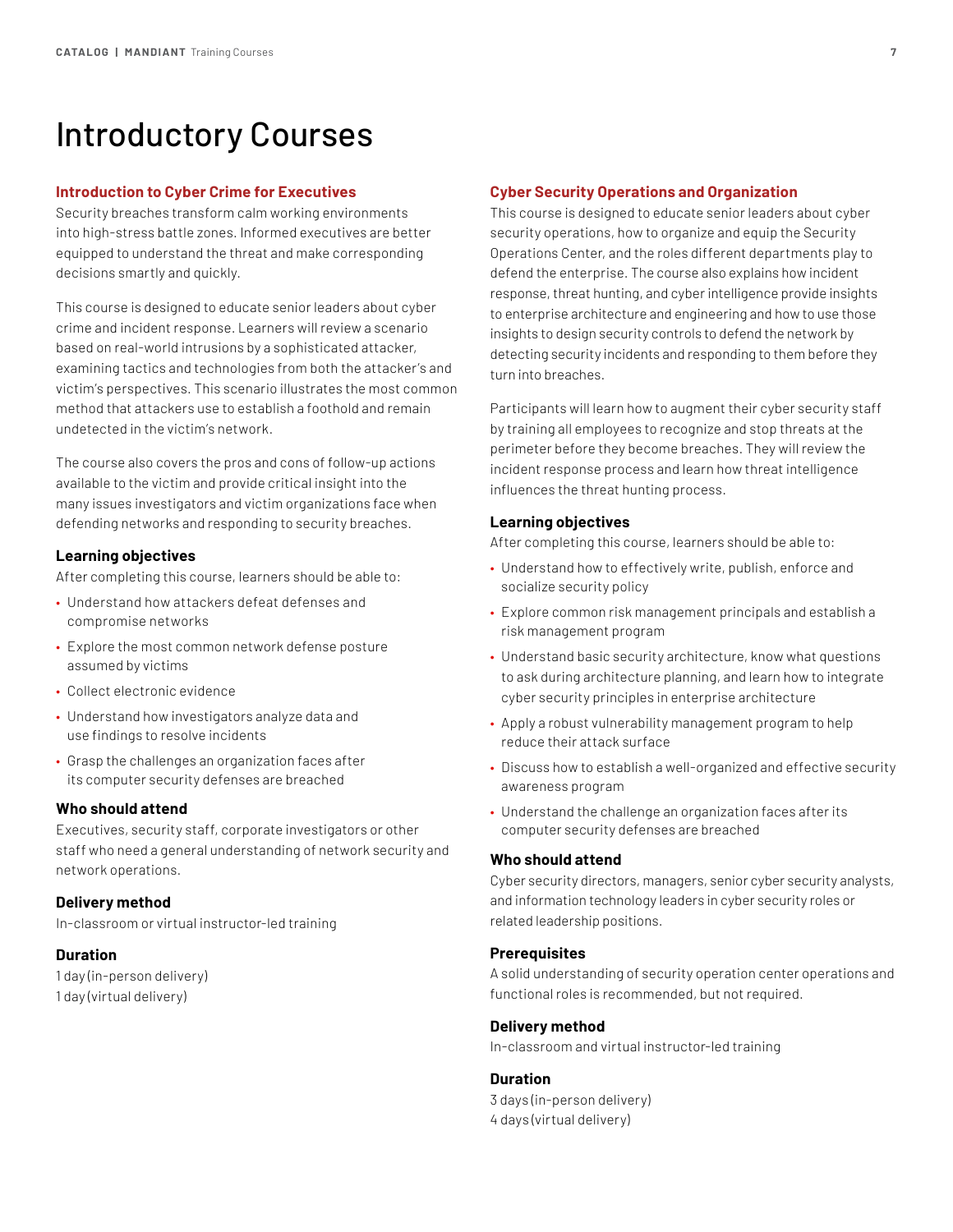#### <span id="page-7-0"></span>**Cyber Security Awareness**

This three-day course provides an overview of cyber security threats along with the fundamentals of a strong cyber security program. It is designed for both non-technical and technical learners who want to understand how threat actors see their targets, and it shares methods to help mitigate risks.

Learners will be introduced to foundational elements of cyber security programs, including security governance to establish a security framework, and ways to align the security program with business objectives. Security risk management, measurement and communications will also be covered. Security architecture topics will address common security practices and tools used to monitor and protect mature organizations. Cyber defense topics such as building an incident response plan will also be discussed, alongside examples of incident response methodologies.

# **Learning objectives**

After completing this course, learners should be able to:

- Have enhanced awareness of today's threat landscape
- Understand common attacker methodologies
- Understand how an attacker enters, persists, and exfiltrates data from an organization via the attack lifecycle
- Establish governance that will provide guidance and oversight to the cyber security program
- Write an effective cyber security mission statement, vision statement, and strategic plan
- Understand how a cyber security risk program enables the business to make informed, risked-based decisions
- Define the basic security architecture necessary to protect any organization
- Understand the most common technologies used by modern cyber security programs
- Understand the foundational components of a strong cyber security program

#### **Who should attend**

Managers, technical staff, and non-technical staff in cyber security roles, or other roles supporting cyber security functions.

#### **Prerequisites**

A working understanding of basic information security principles is a plus, but not required.

#### **Delivery method**

In-classroom or virtual instructor-led training

#### **Duration**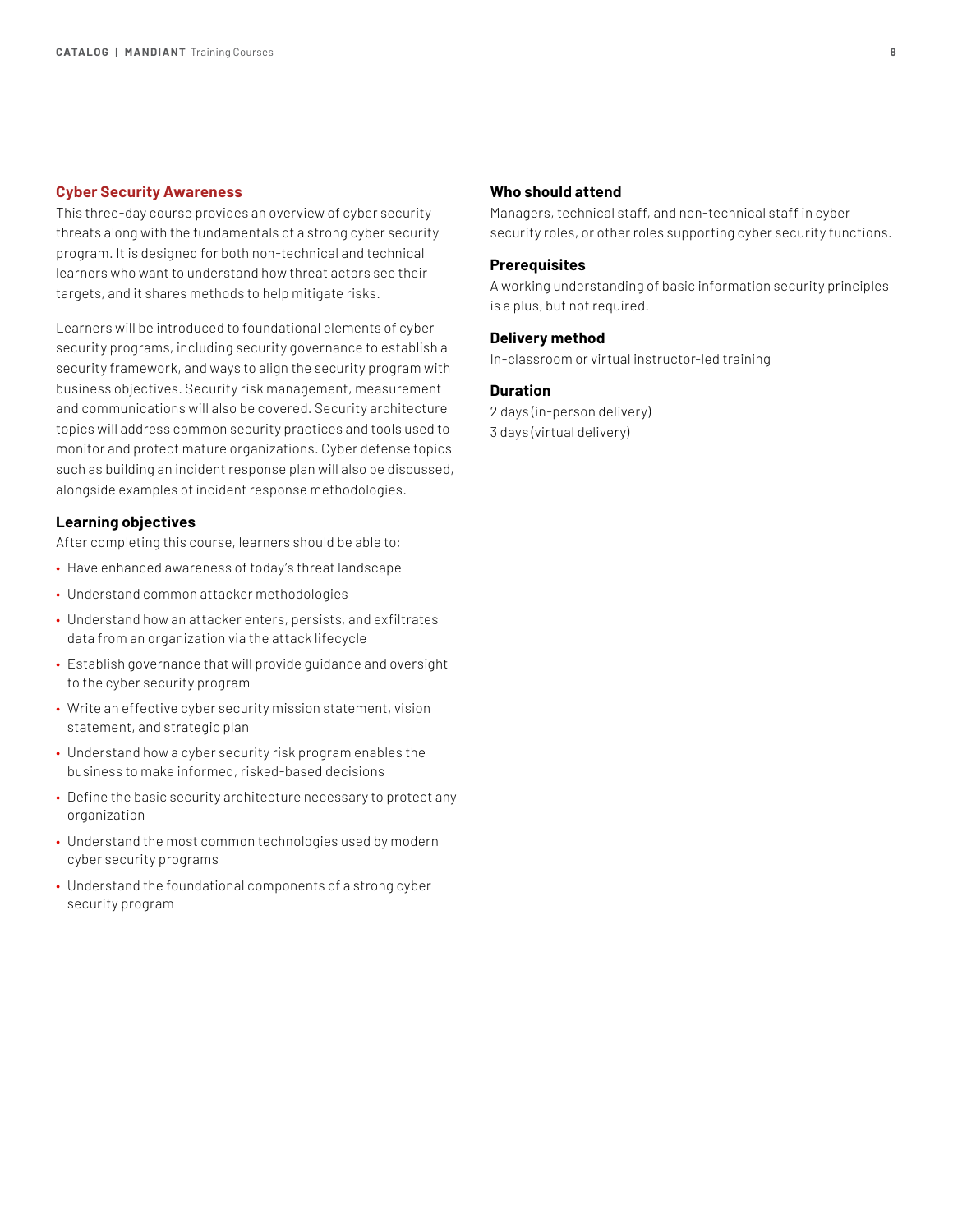#### <span id="page-8-0"></span>**Fundamentals of Industrial Control Systems (ICS) Security**

This three-day course provides IT security professionals and ICS/ OT engineers interested in ICS/OT security with the fundamental knowledge and skills required to build and expand an ICS/OT security team.

Learners will become familiar with ICS/OT security concepts, secure architecture, threat models and ICS/OT security standards and best practices. The course will also discuss today's security trends and the current threat landscape. Throughout the course, exercises and demonstrations inspired by actual cases and incidents in the ICS world will enable learners to advance their knowledge in their day jobs.

# **Learning objectives**

After completing this course, learners should be able to:

- Understand ICS/OT security history, today's trends and threat landscape
- Discuss ICS/OT standards and best practices: NIST SP800-82, IEC62443, MITRE ATT&CK for ICS framework
- Describe the Purdue model of architecture, defense in depth, and secure ICS/OT network zoning and segmentation.
- Understand the elements of effective ICS/OT security monitoring and incident response programs
- See how a set of selected of useful ICS/OT security tools could be used.

# **Who should attend**

IT security professionals and ICS/OT engineers developing a ICS/OT security foundation.

# **Prerequisites**

Knowledge of ICS, DCS, SCADA, Modbus, OPC, IP address a nd IP packet.

# **Delivery method**

In-classroom and virtual instructor-led training

# **Duration**

2 days (in-person delivery) 3 days (virtual delivery)

# **Technical requirements**

Recommended Windows 7 or higher to install Wireshark and NetworkMiner (free version). Students may use macOS if they can successfully install both Wireshark and NetworkMiner (free version). If not, we recommend installing Windows on a VM.

# **Fundamentals of Cyber Security**

This five-day course provides a managerial perspective of contemporary computer and network security issues. The course gives learners the knowledge to design, implement, and maintain a network security plan that successfully defends a network from malicious or accidental intrusion.

# **Learning objectives**

After completing this course, learners should be able to:

- Explain the concepts of information systems security as applied to an IT infrastructure
- Describe how malicious attacks, threats, and vulnerabilities impact an IT infrastructure
- Explain the importance of critical contributors to the effective implementation of security policy, such as access controls, operations, administration, security audits, testing, and monitoring
- Describe the principles of risk management, common response techniques, and issues related to recovery of IT systems
- Explain how businesses use cryptography to maintain information security
- Analyze why network principles and architecture are important to security operations
- Explain how attackers compromise systems, and what networks and defenses are used by organizations
- Apply international and domestic information security standards and compliance laws to real-world implementation in both the private and public sector

# **Who should attend**

Governance, risk, compliance, and IT professionals, as well as anyone else who wants to understand how cyber security relates to their profession.

# **Prerequisites**

A working understanding of basic information security principles is a plus, but not required.

#### **Delivery method**

In-classroom instructor-led training

# **Duration**

5 days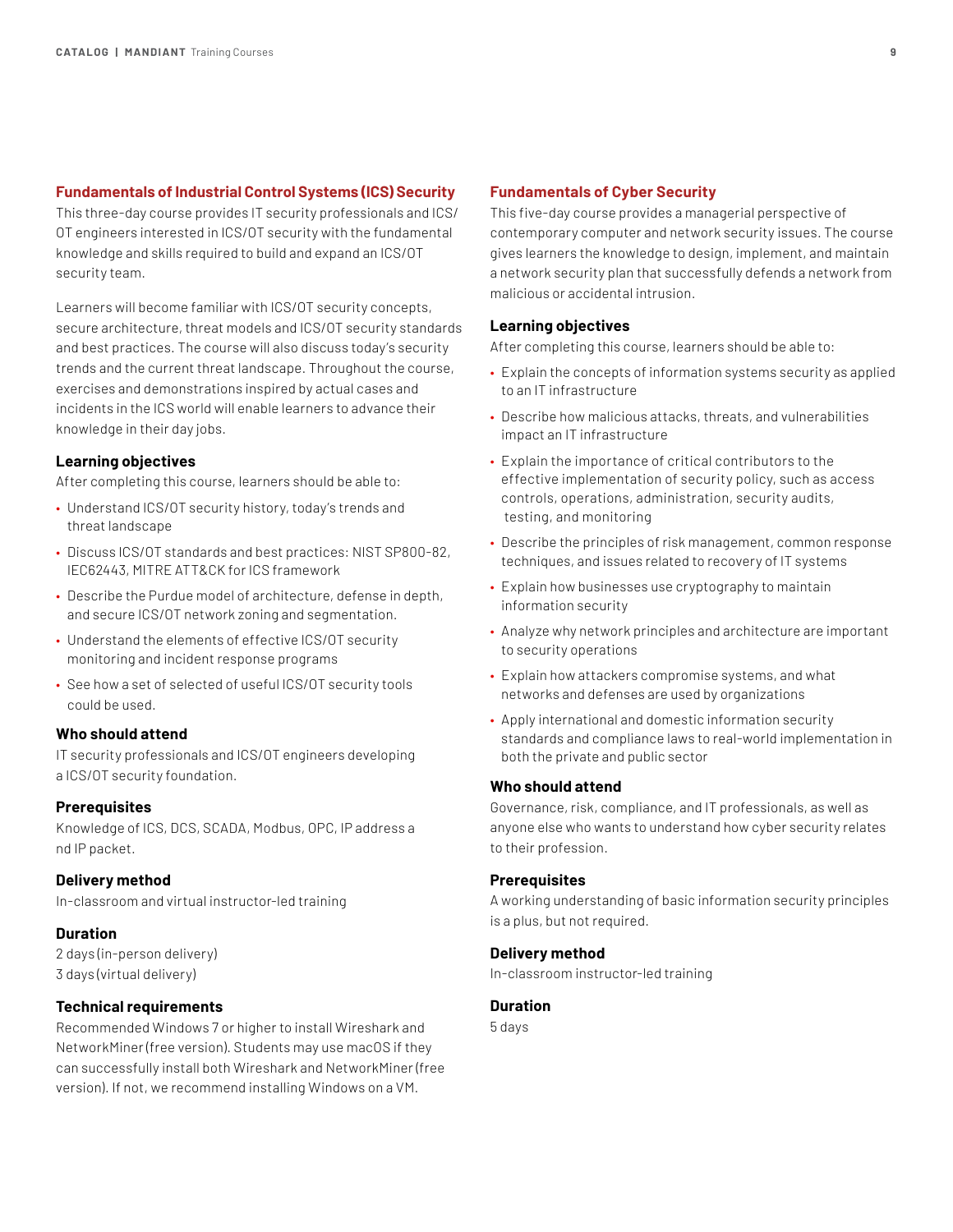# <span id="page-9-0"></span>**Cyber Security Policy and Implementation**

This five-day course teaches learners how to manage information security policies and frameworks, how to establish their needs, and how to identify potential challenges around those policies in an organizational environment. Learners will explore policy implementation issues and ways to overcome barriers to implementation.

Effective policy design and maintenance will be discussed along with frameworks that organizations can use to help with risk management and compliance. Finally, a review of U.S. compliance laws and associated Information Security requirements will be conducted.

# **Learning objectives**

After completing this course, learners should be able to:

- Identify the role of an information systems security (ISS) policy framework in overcoming business challenges
- Analyze how security policies help mitigate risks and support business processes in various domains in the information technology (IT) infrastructure
- Describe the components and basic requirements for creating a security policy framework
- Describe the different methods, roles, responsibilities and accountabilities of personnel, along with the governance and compliance of security policy framework
- Describe the different ISS policies associated with the user domain, IT infrastructure, and risk management
- Describe different issues related to implementing and enforcing ISS policies
- Describe the different issues related to defining, tracking, monitoring, reporting, automating, and configuring compliance systems and emerging technologies

### **Who should attend**

Security managers, project managers, system administrators, and auditors. Personnel responsible for the protection of corporate resources or those involved in the creation and maintenance of security policy.

# **Delivery method**

In-classroom instructor-led training

#### **Duration**

5 days

#### **Audits and Compliance in the Cyber Domain**

This five-day course trains learners on concepts associated with cyber security compliance and scope of audits. This course will also detail the various tools, techniques, and frameworks that can aid in the auditing process. Learners will be able to describe auditable domains in an organization, as well as the end-to-end process of an audit, including how to prepare, conduct, and complete an audit report.

# **Learning objectives**

After completing this course, learners should be able to:

- Describe the role of ISS compliance in relation to U.S. compliance laws
- Explain the use of standards and frameworks in a compliance audit of an IT infrastructure
- Describe the components and basic requirements for creating an audit plan to support business and system considerations
- Describe the different parameters required to conduct and report on IT infrastructure audit for organizational compliance
- Describe information security systems compliance requirements within the User, Workstation, LAN, Remote Access, and System/Application domains
- Describe the frameworks used to implement ISS compliance within the LAN-to-WAN and WAN domains
- List the qualifications, ethics, and certification organizations for IT auditors

# **Who should attend**

Security and audit professionals, managers of audit or security teams, system and network administrators.

### **Delivery method**

In-classroom instructor-led training

# **Duration**

5 days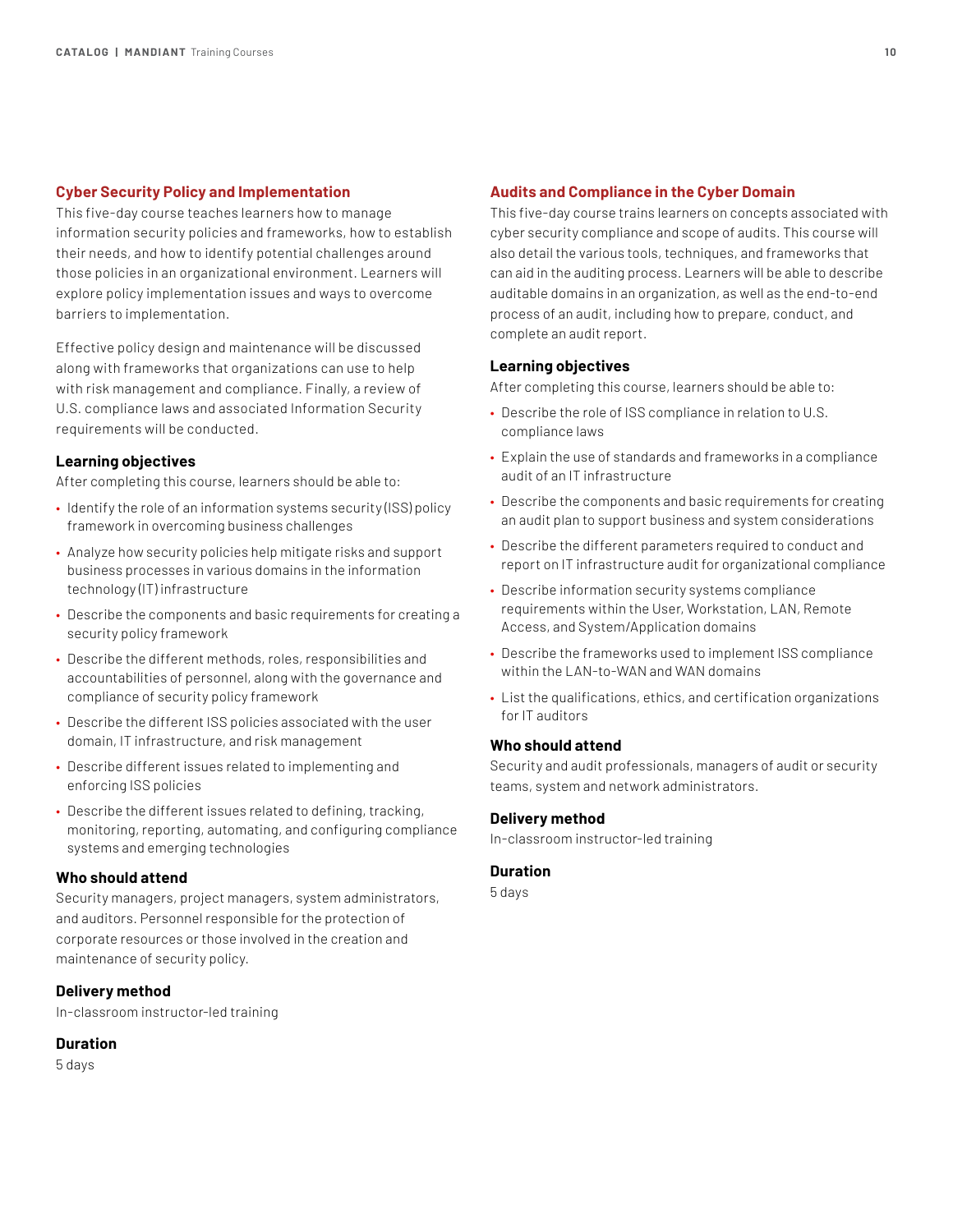# <span id="page-10-0"></span>Intelligence and Attribution Courses

### **Introduction to Threat Intelligence and Attribution**

This course is a fast-paced introduction to threat intelligence and attribution. It is designed to provide insight into attribution methodology and demonstrate the proper handling of threat intelligence information.

The course explores the main components of a threat group and shows how FireEye analysts use raw tactical intelligence and weigh connections and relationships to build a set of related activities that corresponds to a group of threat actors. Learners will become familiar with several factors they should consider when attributing related activity, and view real-world examples of research and pivoting. The course also examines operational and strategic intelligence, which helps determine the "who" and the "why" behind an attack.

The course also clarifies critical security terminology so learners can separate valuable information from hype.

# **Learning objectives**

After completing this course, learners should be able to:

- Understand various definitions of threat intelligence and attribution
- Distinguish between tactical, operational and strategic threat intelligence
- Use tactical intelligence in the early stages of a cyber attack to evaluate data and correctly identify indicators that can be grouped into a set of related activity and attributed to a threat group
- Gain insight into common errors that can occur when analyzing common forensic artifacts and interpreting information presented from various sources
- Examine operational and strategic intelligence to determine the attribution and sponsorship of an attack operation
- Understand how attribution analysis can provide crucial context to threat activity that enables more informed decisions and improved resource allocation
- Understand why attributing cyber operations to a threat group can have significant implications — and even affect geopolitical dynamics
- Consider attribution from a threat group's point of view

#### **Who should attend**

Cyber intelligence analysts, cyber threat analysts, security analysts and penetration testers.

#### **Prerequisites**

A working understanding of basic information security principles. A general understanding of threat intelligence and indicators of compromise (IoCs). Experience conducting forensic analysis, network traffic analysis, log analysis, security assessments and penetration testing, security architecture and system administration duties are a plus, but not required.

# **Delivery method**

In-classroom or virtual instructor-led training

### **Duration**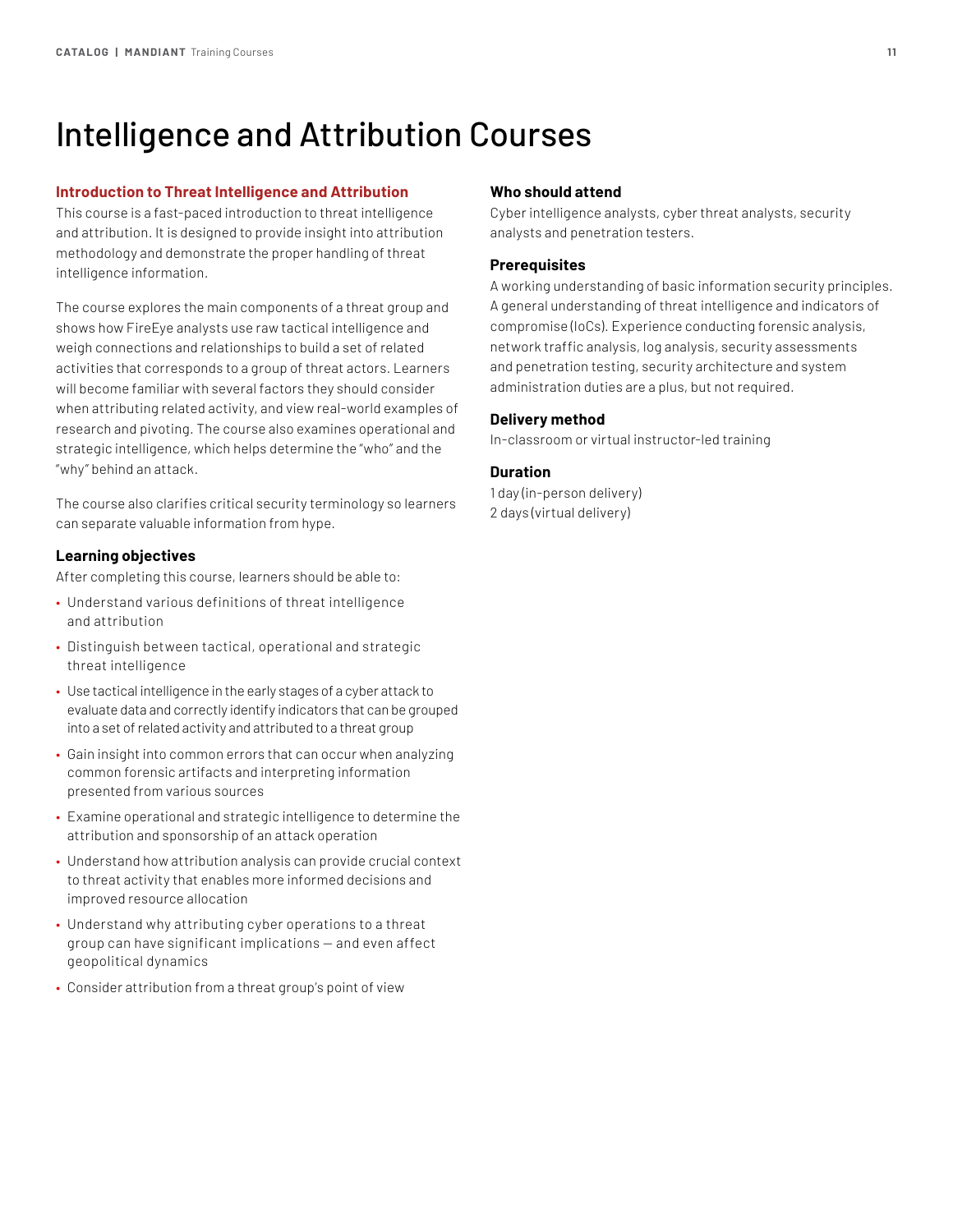## <span id="page-11-0"></span>**Hunt Mission Workshop**

This fast paced entry-level workshop teaches the fundamentals of creating a structured, repetitive, and documented intel-led hunt in your own organization.

Students will learn how to employ a process framework to scope, execute, and validate the results of a network hunting operation and ensure each hunt mission is used to improve the organization's overall network security posture.

# **Learning objectives**

After completing this course, learners should be able to:

- Describe how to integrate a hunt capability into their conventional cyber security operations
- Conduct gap analysis
- Utilize a hunt process framework for repeated, structured hunts
- Develop a custom workflow for their own environments

# **Who should attend**

SOC managers, intelligence analysts, threat hunters, and anyone interested in creating a structured hunt program.

# **Delivery method**

In-classroom or virtual instructor-led training

# **Duration**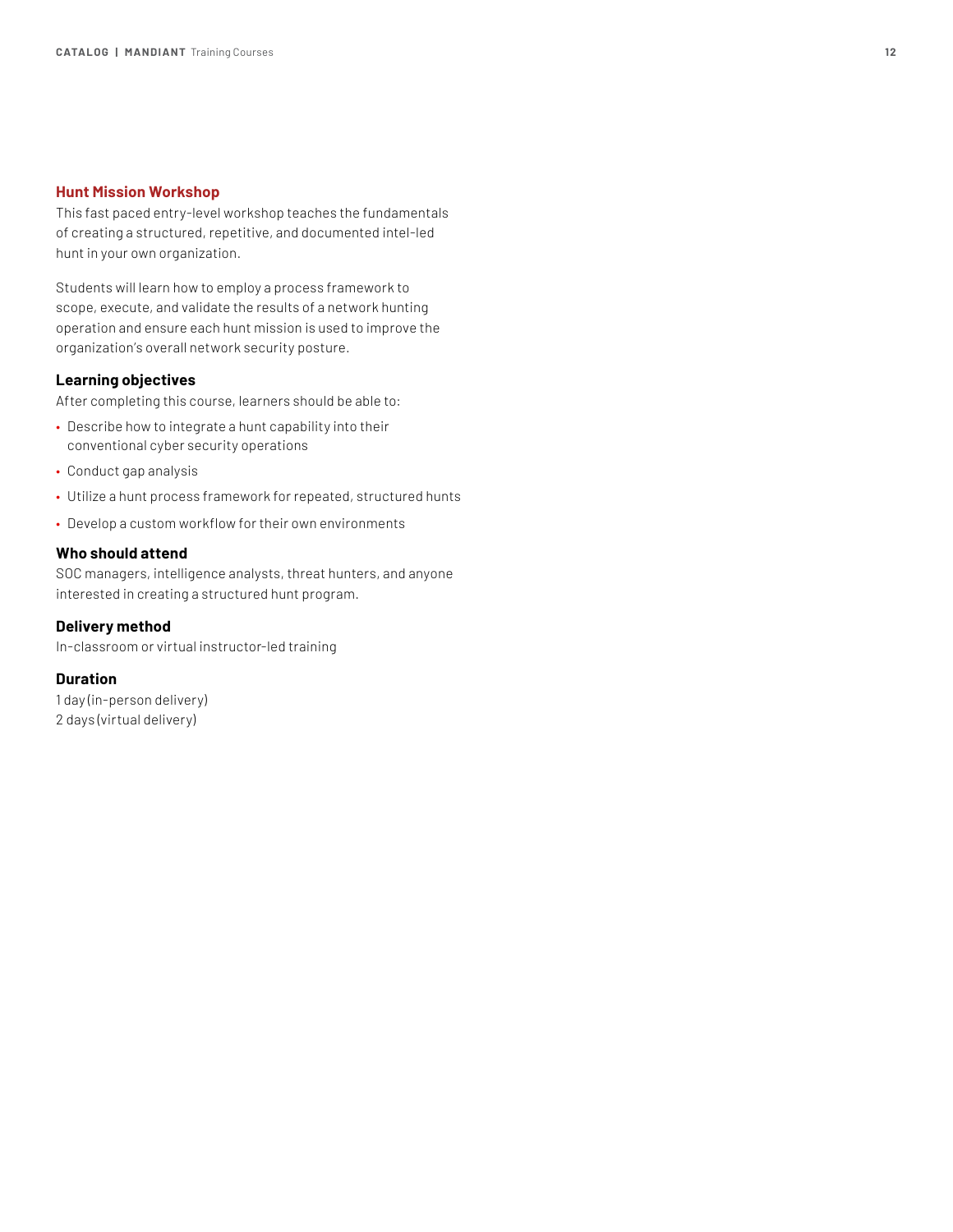#### <span id="page-12-0"></span>**Cyber Intelligence Foundations**

This three-day course explains how to apply the discipline of intelligence analysis to the cyber domain. The course covers strategic subjects such as the organizational role of cyber threat intelligence (CTI) and stakeholder analysis, as well as analytic practitioner skills development topics, such as understanding the intelligence lifecycle, developing raw data into minimally viable intelligence, and an introduction to cyber-intelligence attribution.

# **Learning objectives**

After completing this course, learners should be able to:

- Clearly define cyber intelligence and the difference between intelligence and information, and articulate the role and importance of the cyber threat intelligence (CTI) capability
- Describe how the Intelligence Cycle functions as the working model for operationalizing intelligence
- Explain the two modes of analytic thinking and the use of structured analytic techniques
- Detail ways to counter analytic bias
- Explain threat model concepts and why we use them
- State the basics of malware composition
- Describe how intelligence analysts convert raw threat data into actionable intelligence
- Write well-structured intelligence reports and determine improvements to current communications

#### **Who should attend**

Managers of technical information security teams and analytic and technical professionals familiar with threat intelligence.

## **Prerequisites**

Working understanding of basic information security principles and general understanding of threat intelligence.

# **Delivery method**

In-classroom or virtual instructor-led training

# **Duration**

3 days (in-person delivery) 4 days (virtual delivery)

#### **What to bring**

Learners may find it useful to bring a computer with link analysis software.

#### **Intelligence Research I—Scoping**

This foundational course teaches students to analyze, prioritize and fully understand requests for information (RFIs), and create a research plan that keeps their efforts on track.

Students will learn to uncover stakeholder intent so their intelligence analysis can be actioned. They will gain the ability to fully interpret implicit and explicit RFIs by identifying relevant context from intelligence requirements, organizational threat profiles, and key stakeholder analysis.

They will also learn how to use a research management system to organize research and avoid information overload, and assess source relevance and trust to ensure efficient and focused collections efforts.

## **Learning objectives**

After completing this course, learners should be able to:

- Use a structured, repeatable four-step scoping process
- Generate context by referring to the organizational threat profile, key stakeholder analysis, and intelligence requirements (and how to proceed if these aren't available)
- Prepare for collections efforts by developing a research management system
- Proactively assess different kinds of information and sources to avoid wasting time on irrelevant or unreliable sources

#### **Who should attend**

This is a foundational level course for cyber practitioners who must scope and respond to formal and informal requests for information (RFI's).

#### **Prerequisites**

Students should have taken Cyber Intelligence Foundations or have equivalent knowledge.

# **Delivery method**

In-classroom, virtual instructor-led training or on-demand

#### **Duration**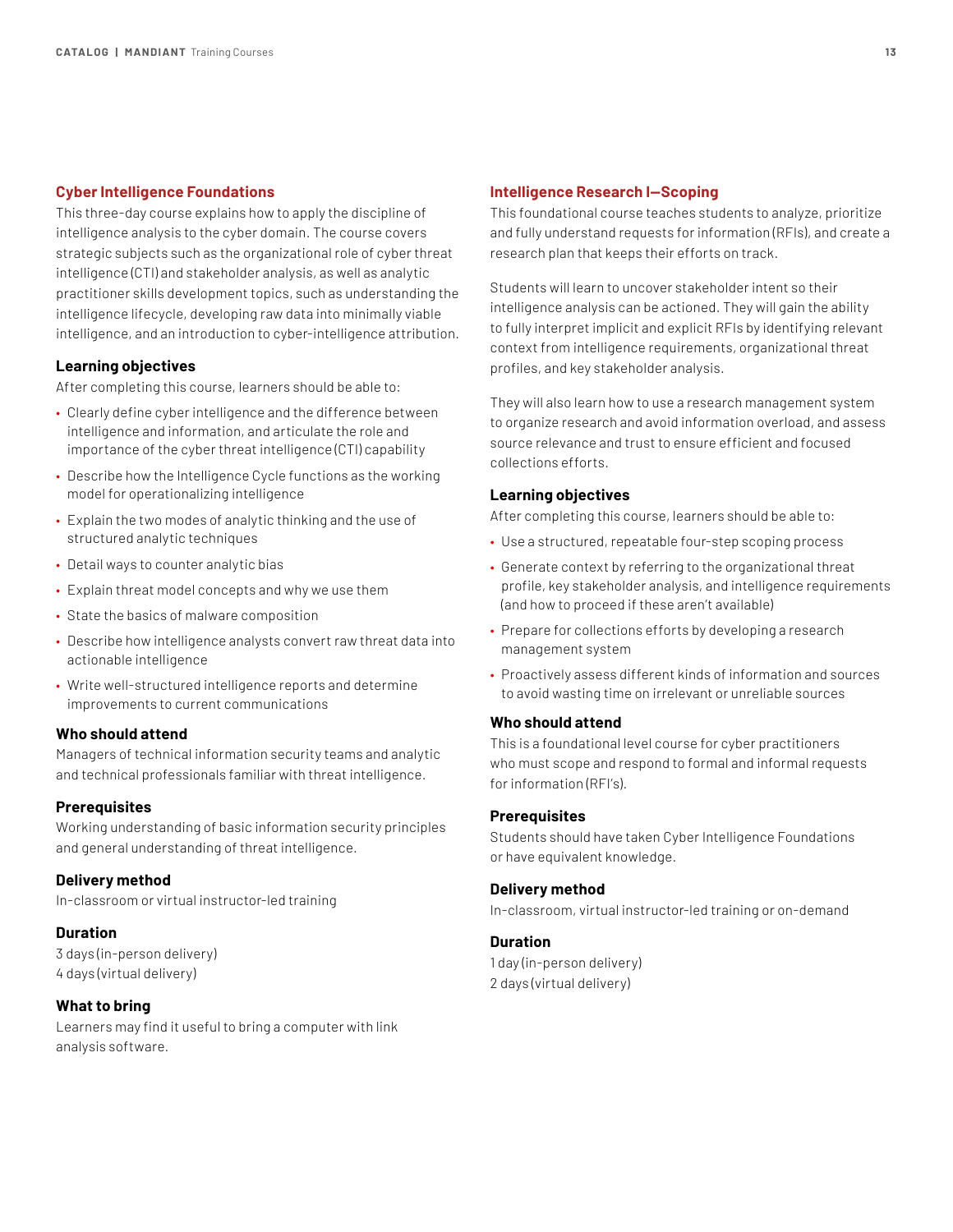# <span id="page-13-0"></span>**Intelligence Research II—Open Source Intelligence (OSINT)**

This foundational course teaches students to identify and develop pivot points or leads in investigations across multiple use cases.

Students will review the basic functions of open source tools and learn when and why to use them in their research. They will apply their skills to several scenarios drawn from frontline experience, including executive-level RFIs, incident response investigations and information operation campaigns.

As they work through these scenarios in a lab environment, students will apply their knowledge of tools such as VirusTotal, Alienvault, PassiveTotal and Facebook, and use advanced search engine techniques.

#### **Learning objectives**

After completing this course, learners should be able to:

- Configure their systems to ensure good operational security (OPSEC) and safety while researching
- Keep detailed case notes and avoid getting lost in their research
- Think critically about when and why to use a particular tool within the context of a research task
- Navigate basic functions of several common OSINT tools
- Identify and use investigation pivot points and artifacts

### **Who should attend**

This is a foundational level course for cyber practitioners who must safely and efficiently conduct research as part of investigations or in response to RFIs.

## **Prerequisites**

Students should have taken Cyber Intelligence Foundations and Cyber Intelligence Research I—Scoping or have equivalent knowledge.

# **Delivery method**

In-classroom, virtual instructor-led training or on-demand

# **Duration**

2 day (in-person delivery) 4 days (virtual delivery)

#### **Cyber Intelligence Production**

This foundational course teaches students to convey analytic assessments and findings in their intelligence reports and briefings.

Students will be asked to deconstruct intelligence reporting of varying qualities and designed for different stakeholders to identify author intent, methods and findings.

During these exercises, students will be exposed to various examples of strategic, operational and technical intelligence products. Intelligence writing and briefing principles, including bottom line up front (BLUF), words of estimative probability (WEPs) and analytic judgments will all be introduced, along with potential pitfalls.

The course will also review best practices tied to citations, grammar, style and peer review. It concludes with an opportunity for students to take provided data and generate an original intelligence product and corresponding briefing.

#### **Learning objectives**

After completing this course, learners should be able to:

- Recognize the critical elements of an intelligence report, and create reports that include those elements
- Identify different types of cyber threat intelligence reports and specify how they differ in type, audience, scope and purpose
- Name, define, and apply various style guidelines
- Interpret a scenario and develop a high quality intelligence product that can be actioned by stakeholders

#### **Who should attend**

This is a foundational level course for cyber practitioners who must produce or assess intelligence reports and briefings.

#### **Prerequisites**

Students should have taken Cyber Intelligence Foundations, Cyber Intelligence I—Scoping and Cyber Intelligence II—Open Source Intelligence or have equivalent knowledge.

#### **Delivery method**

In-classroom, virtual instructor-led training or on-demand

## **Duration**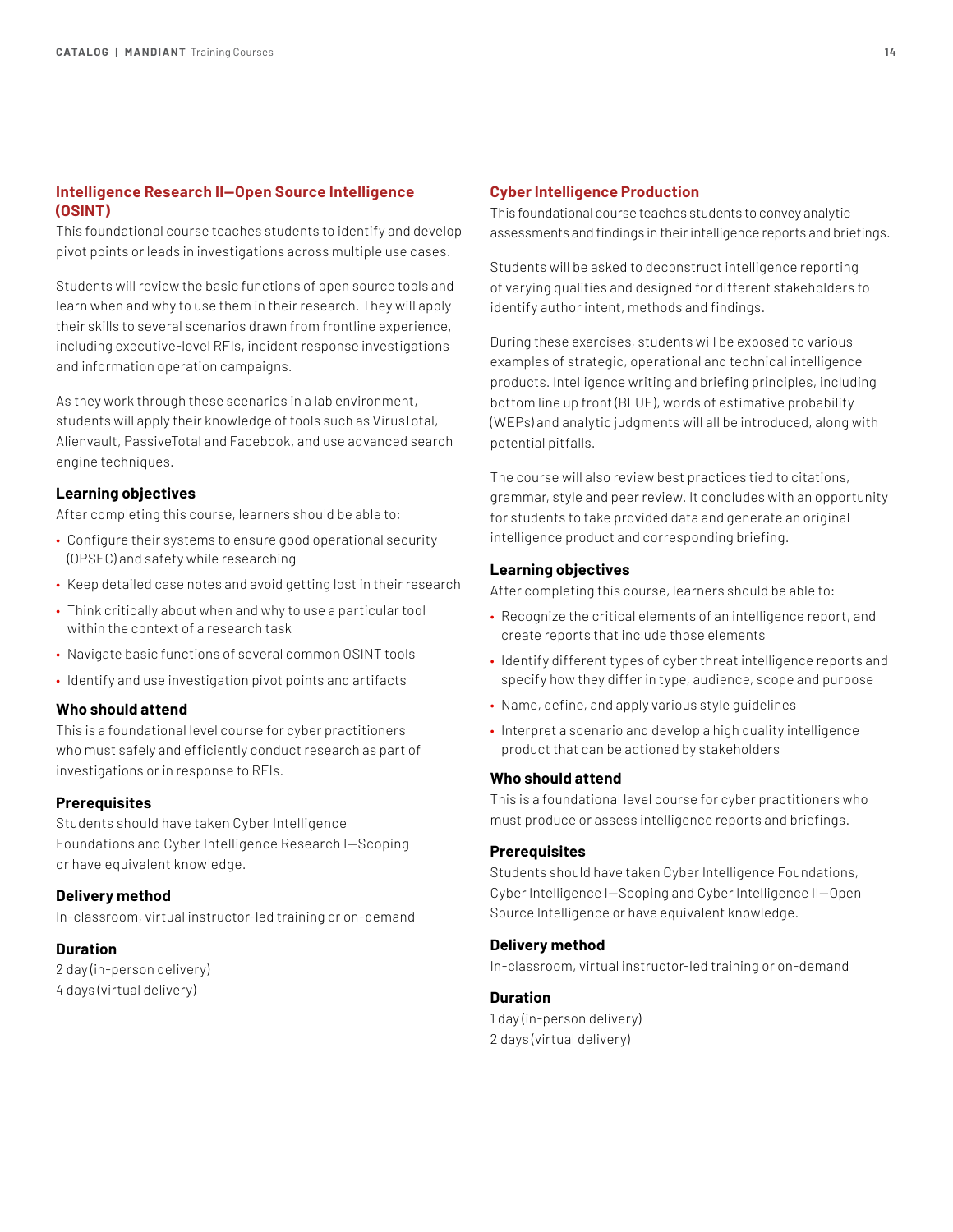# <span id="page-14-0"></span>Incident Response Courses

#### **Windows Enterprise Incident Response**

This intensive three-day course is designed to teach the fundamental investigative techniques needed to respond to today's cyber threats. The fast-paced course is built upon a series of hands-on labs that highlight the phases of a targeted attack, sources of evidence and principles of analysis. Examples of skills taught include how to conduct rapid triage on a system to determine whether it is compromised, uncover evidence of initial attack vectors, recognize persistence mechanisms and investigate an incident throughout an enterprise.

Although the course is focused on analyzing Windowsbased systems and servers, the techniques and investigative processes are applicable to all systems and applications. The course includes detailed discussions of common forms of endpoint, network and file-based forensic evidence collection and their limitations as well as how attackers move around in a compromised Windows environment. The course also explores information management that enriches the investigative process and bolsters an enterprise security program. Discussion topics include the containment and remediation of a security incident, and the connection of short-term actions to longer-term strategies that improve organizational resiliency.

#### **Learning objectives**

After completing this course, learners should be able to:

- Describe the incident response process, including the threat landscape, targeted attack life cycle, initial attack vectors used by different threat actors, and phases of an effective incident response process
- Conduct system triage to answer key questions about what transpired across the enterprise during an incident
- Apply lessons learned to proactively investigate an entire environment (including metadata, registry, event logs, services, persistence mechanisms and artifacts of execution) at scale for signs of compromise
- Manage and effectively record information related to ongoing investigations and incidents
- Understand the role of the remediation phase in an enterprise investigation
- Understand how to hunt for threats using threat intelligence, anomaly detection and known threat actor techniques, tactics and procedures (TTPs)

#### **Who should attend**

Incident response team members, threat hunters and information security professionals.

#### **Prerequisites**

Background in conducting forensic analysis, network traffic analysis, log analysis, security assessments and penetration testing, or security architecture and system administration. Learners must have a working understanding of the Windows operating system, file system, registry and use of the command line. Familiarity with Active Directory and basic Windows security controls, plus common network protocols, is beneficial.

#### **Delivery method**

In-classroom or virtual instructor-led training

#### **Duration**

3 days (in-person delivery) 4 days (virtual delivery)

# **What to bring**

Students are required to bring their own laptop that meets the following specs:

- Windows 7+
- Core i5 or equivalent processor
- 6 GB (preferably 8 GB) of RAM
- 25 GB free HDD space
- Virtual machines are acceptable provided at least 4 GB or RAM can be allocated
- Microsoft Office installed outside the VM
- Admin/install rights

Learners will receive a lab book and USB thumb drive containing all required class materials and tools.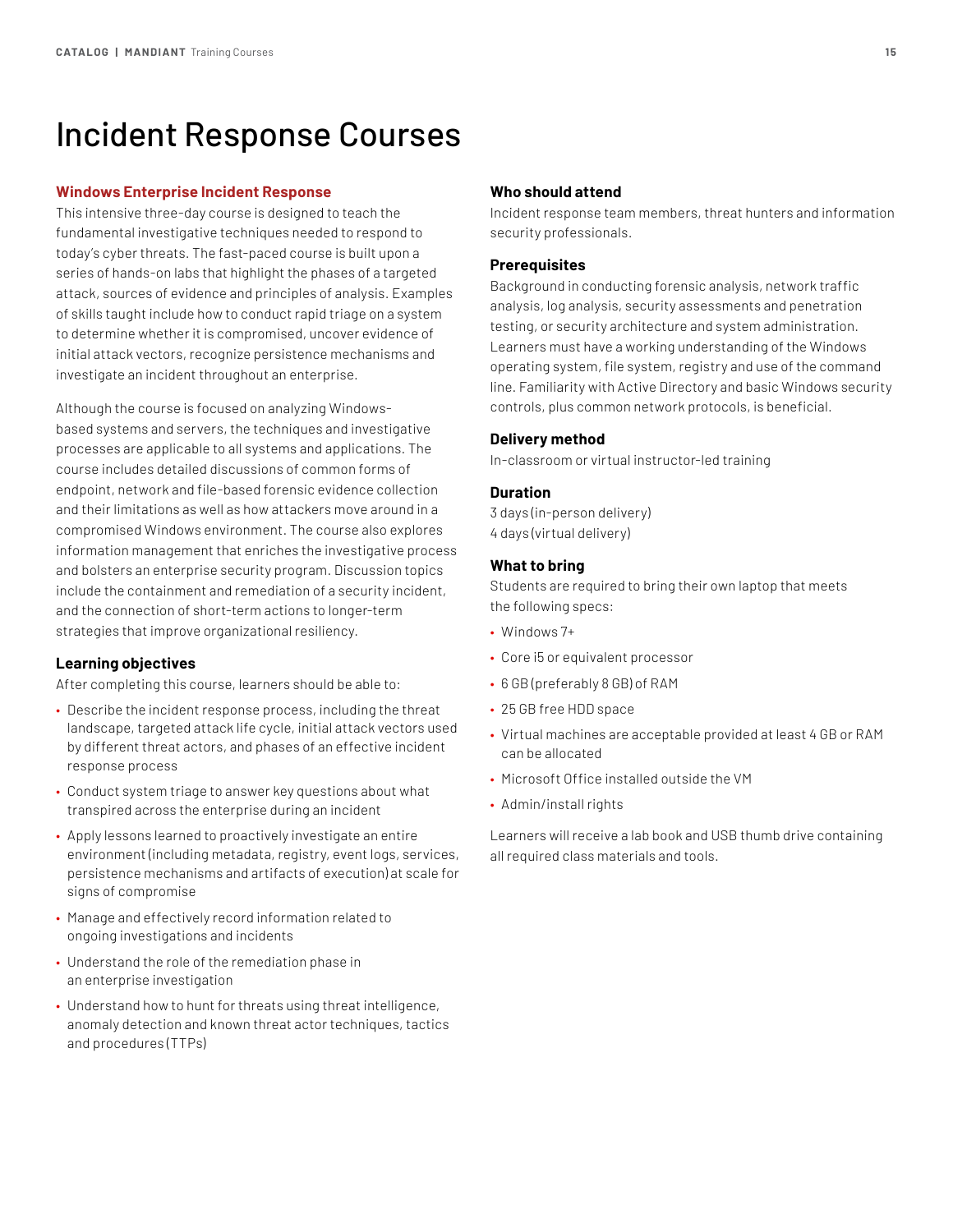#### <span id="page-15-0"></span>**Linux Enterprise Incident Response**

This three-day course is designed to teach the fundamental investigative techniques needed to respond to today's sophisticated threat actors and their intrusion methods. This course includes a series of hands-on labs that highlight all phases of a targeted attack lifecycle, critical sources of attacker evidence and the forensic analysis required to conduct effective analysis.

Students will learn how to conduct rapid triage to determine system compromise, uncover evidence of initial attack vectors, recognize persistence mechanisms and develop indicators of compromise (IOCs) to further scope an incident.

#### **Learning objectives**

After completing this course, learners should be able to:

- Understand the stages of an effective incident response process including preparation, detection and analysis and remediation
- Recognize the most common forms, benefits and limitations of endpoint forensic evidence collection including forensic imaging and live response acquisition
- Identify and use critical sources of evidence to investigate and analyze a compromised Linux system including EXT3/EXT4 file systems, syslog, audit logs, memory, VPN and web shells
- Audit common Linux applications for databases and web servers including Oracle, MySQL, PostgreSQL, Apache and nginx
- Know how attackers move from system-to-system in a compromised Linux environment through their use of data including credentials, logons, remote command execution and shell artifacts
- Investigate a full environment, at-scale, for signs of compromise with the use of proactive hunting
- Analyze web logs to recognize and interpret common attacker techniques including obfuscation and encoding methods
- Improve logging visibility, prevent evidence tampering and reduce the attack surface by identifying common configuration parameters and logged events that aid effective investigations

# **Who should attend**

Linux system administrators, incident responders, threat hunters and SOC analysts who need to understand the process involved in performing effective enterprise incident response for Linux systems.

#### **Delivery method**

In-classroom or virtual instructor-led training

### **Duration**

3 days (in-person delivery) 4 days (virtual delivery)

# **What To bring**

- Windows 7+ and MacOS 10.11+
- VMware or VirtualBox installed on system with 2 GB of memory and 2 CPU cores dedicated for the VM (hypervisor software on the USB will be provided for students)
- 50 GB of free HDD space reserved for the VM
- Microsoft Office installed (recommended)
- Admin/install rights
- Wireless connectivity (recommended)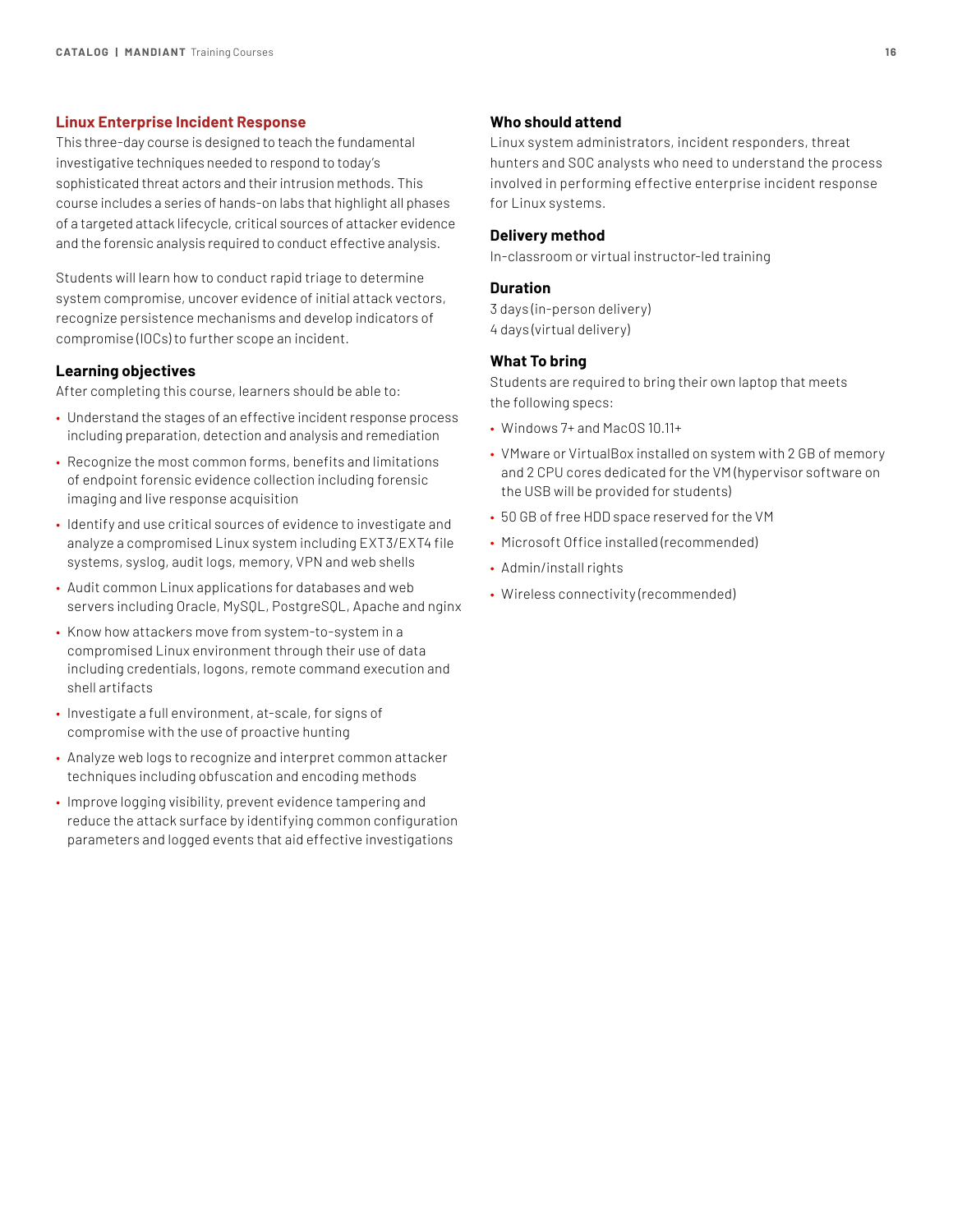#### <span id="page-16-0"></span>**Combined Windows-Linux Enterprise Incident Response**

Attacks against computer systems continue to increase in frequency and sophistication. To effectively defend data and intellectual property, organizations must have the ability to rapidly detect and respond to threats. This intensive threeday course is designed to teach the fundamental investigative techniques needed to respond to today's landscape of threat actors and intrusion scenarios.

The class is built upon a series of hands-on labs that highlight the phases of a targeted attack, key sources of evidence, and the forensic analysis know-how required to analyze them. Students will learn how to conduct rapid triage on a system to determine if it is compromised, uncover evidence of initial attack vectors, recognize persistence mechanisms, develop indicators of compromise to further scope an incident, and much more.

# **Learning objectives**

After completing this course, learners should be able to:

- Describe the incident response process, including the threat landscape, targeted attack life cycle, initial attack vectors used by different threat actors, and phases of an effective incident response process
- Conduct system triage to answer key questions about what transpired across the enterprise during an incident
- Apply lessons learned to proactively investigate an entire windows environment (including metadata, registry, event logs, services, persistence mechanisms and artifacts of execution) at scale for signs of compromise
- Identify and use critical sources of evidence to investigate and analyze a compromised Linux system including EXT3/EXT4 file systems, syslog, audit logs, memory, VPN and web shells
- Audit common Linux applications for databases and web servers including Oracle, MySQL, PostgreSQL, Apache and nginx
- Know how attackers move from system-to-system in a compromised Linux environment through their use of data including credentials, logons, remote command execution and shell artifacts
- Analyze web logs to recognize and interpret common attacker techniques including obfuscation and encoding methods
- Manage and effectively record information related to ongoing investigations and incidents
- Understand the role of the remediation phase in an enterprise investigation
- Improve logging visibility, prevent evidence tampering and reduce the attack surface by identifying common configuration parameters and logged events that aid effective investigations
- Understand how to hunt for threats using threat intelligence, anomaly detection and known threat actor techniques, tactics and procedures (TTPs)

## **Who should attend**

This course is intended for students with some background in conducting security operations, incident response, forensic analysis, network traffic analysis, log analysis, security assessments & penetration testing, or even security architecture and system administration duties. It is also well suited for those managing CIRT / incident response teams, or in roles that require oversight of forensic analysis and other investigative tasks.

## **Delivery method**

In-classroom or virtual instructor-led training

## **Duration**

5 days (in-person delivery) 7 days (virtual delivery)

# **What to bring**

- Laptop with VMWare installed (VMWare player meets the requirement)
- Specs: Windows 7+ or MacOS 10.11+
- 16GB+ memory
- Core i7+ CPU
- 25GB+ Free HDD space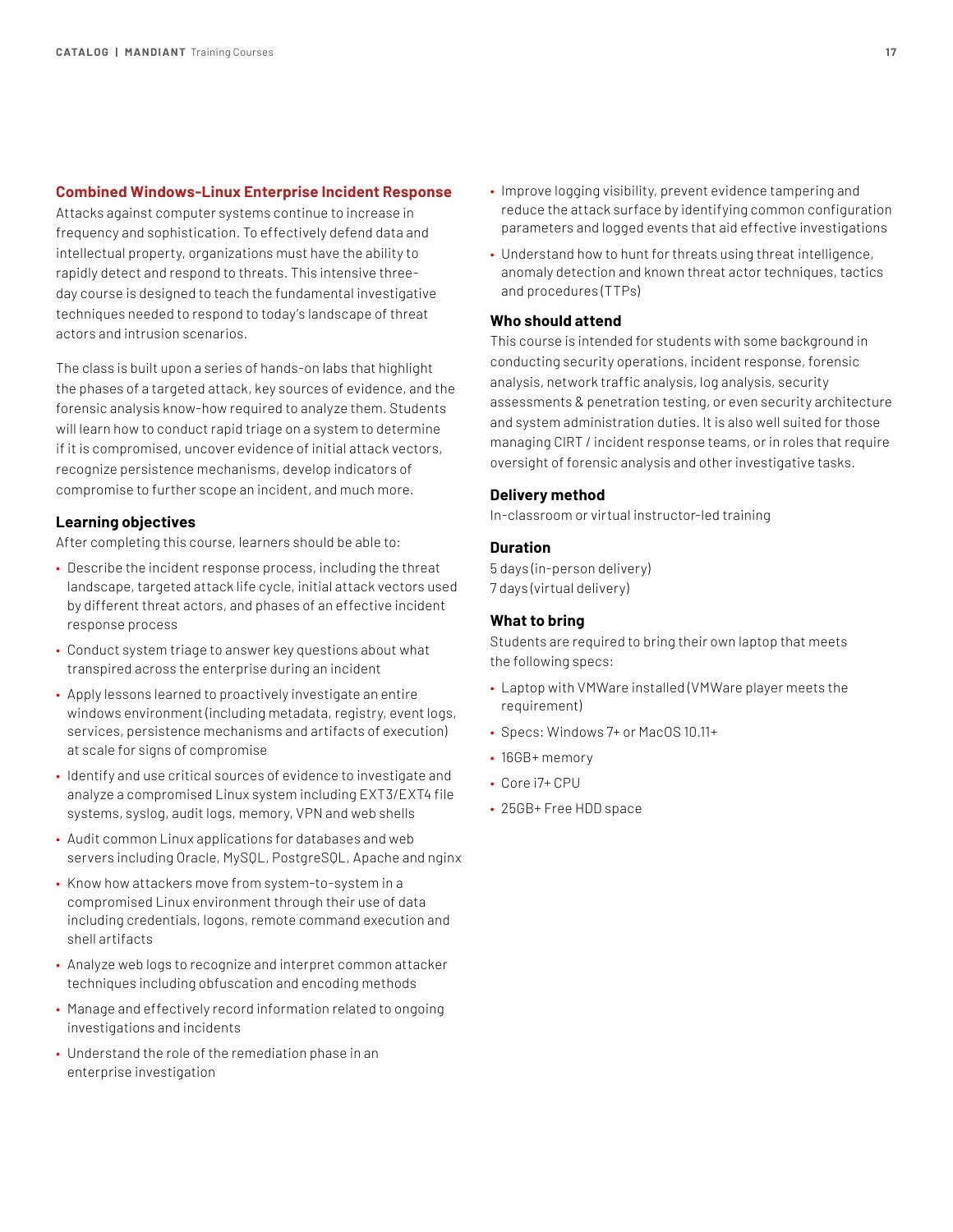# <span id="page-17-0"></span>**Digital Forensics and Incident Response for PLCs**

Attacks against industrial control systems (ICS) are on the rise. To effectively respond to this emerging threat, organizations must be aware of the challenges that come along with performing digital forensics and incident response (DFIR) for ICS. This course is designed to give ICS security personnel the skills needed to identify and understand threats targeting ICS devices that use embedded operating systems such as VxWorks and Windows CE.

This fast-paced technical course offers learners hands-on experience investigating targeted attacks and guides them through the steps required to analyze and triage compromised ICS.

# **Learning objectives**

After completing this course, learners should be able to:

- Learn to investigate targeted attacks against ICS
- Understand the steps required to triage compromised ICS

## **Who should attend**

Incident response team members, threat hunters, information security professionals and industrial control system security professionals.

#### **Prerequisites**

Background in ICS, PLCs and other embedded devices and operating systems. Background in forensic analysis, network traffic analysis, log analysis, security assessments and penetration testing, security architecture, and system administration.

#### **Delivery method**

In-classroom instructor-led training

#### **Duration**

1 day

# **What to bring**

- Windows 7+ or Windows 7 Virtual machine
- VMware Player or Workstation
- 20 GB of free HDD space
- Wireless connectivity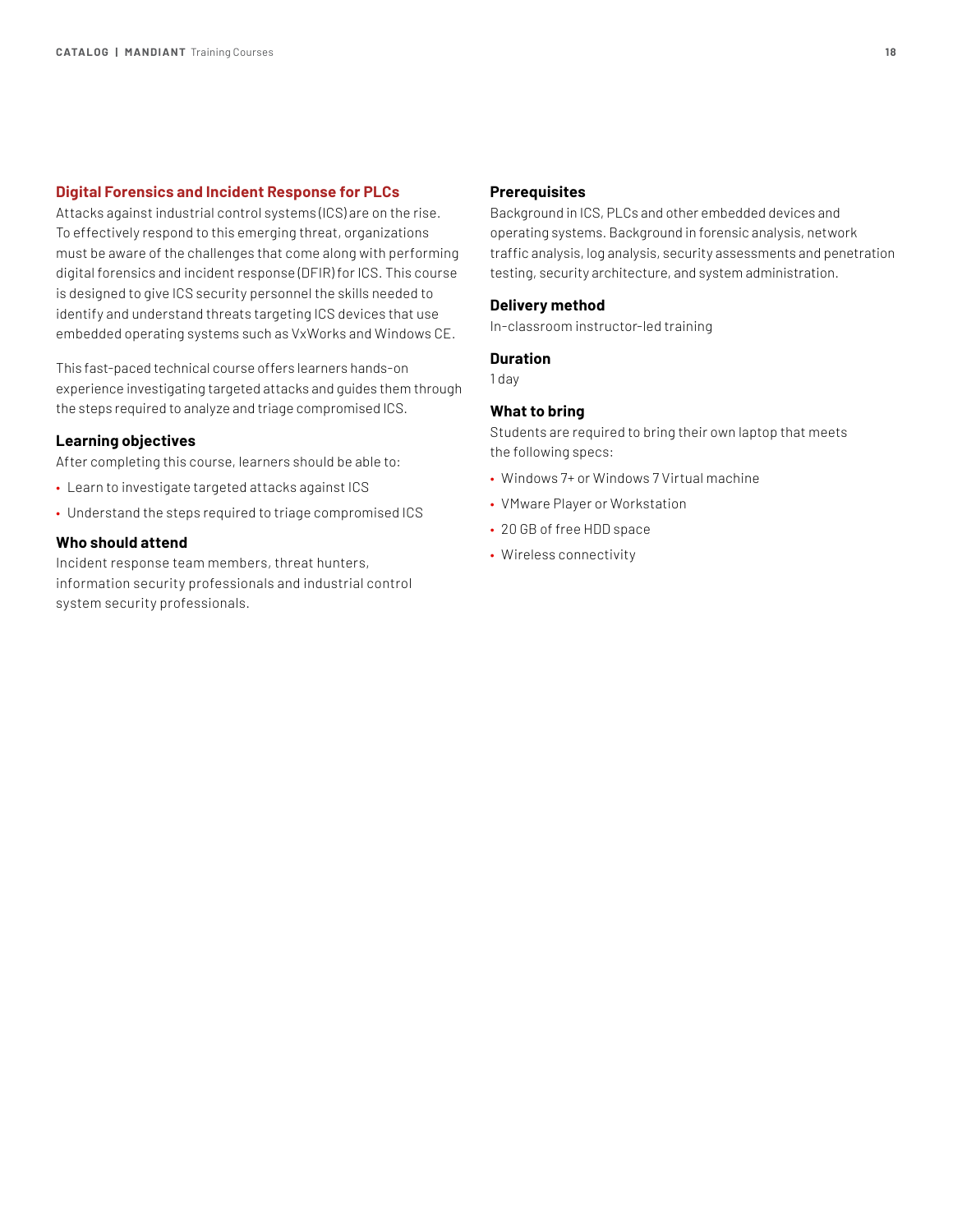#### <span id="page-18-0"></span>**Network Traffic Analysis**

Sophisticated attackers frequently go undetected in a victim's network for an extended period. Attackers can blend their traffic with legitimate traffic that only skilled network analysts know how to detect. This course shows learners how to identify malicious network activity.

The course provides an overview of network protocols, network architecture, intrusion detection systems, network traffic capture and traffic analysis. Learners review the types of network monitoring and the tools commonly used to analyze captured network traffic. The course also explores the best techniques for investigating botnets and how to use honeypots in network monitoring.

The course includes lectures and hands-on lab sessions to reinforce technical concepts.

## **Learning objectives**

After completing the course, learners should be able to:

- Understand the network monitoring and incident response processes, and why it's critical in today's network environments. Discuss the pros and cons of statistical, connection, full content and event monitoring and tools
- Perform event-based monitoring using Snort
- Minimize network traffic with the Snort rule structure and custom rule creation
- Review Snort alerts using the Sguil front end

## **Who should attend**

Information technology and security staff, corporate investigators and other staff members who need to understand networks, network traffic, network traffic analysis and network intrusion investigations.

# **Prerequisites**

A basic understanding of TCP/IP and Windows and UNIX platforms. Familiarity with security terminology and a working knowledge of Wireshark is also recommended.

#### **Delivery method**

In-classroom, virtual instructor-led training, and web-based training

## **Duration**

3 days (in-person delivery) 4 days (virtual delivery)

#### **What to bring**

Students are required to bring their own laptop that meets the following specs:

- Windows 7+
- Core i5 or equivalent processor
- 6 GB (preferably 8 GB) of RAM
- 25 GB free HDD space
- Virtual machines are acceptable provided at least 4 GB of RAM can be allocated

Learners will receive a lab book and USB thumb drive containing all required class materials and tools, and must be able to either boot from USB or have VMware Player.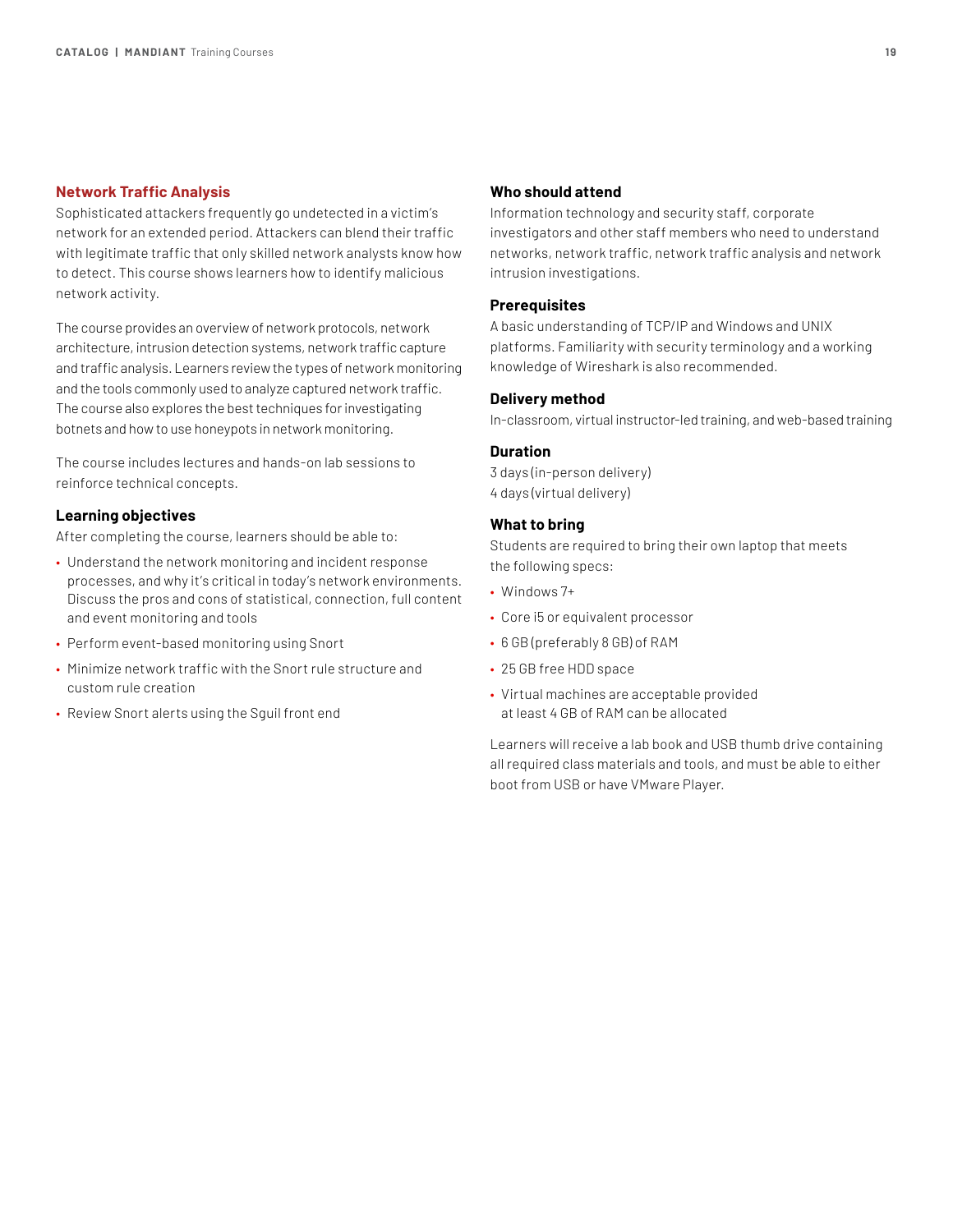# <span id="page-19-0"></span>Malware Analysis Courses

### **Essentials of Malware Analysis**

This course provides a beginner-level introduction to the tools and methodologies used to perform malware analysis on executables found in Windows systems using a practical, handson approach. The course introduces learners to disassembly, preparing them for topics covered in more advanced courses. This content is taught by FLARE malware analysts who are experienced in analyzing a diverse set of malware.

#### **Learning objectives**

After completing the course, learners should be able to:

- Quickly perform a malware autopsy using a variety of techniques and tools without running the malware
- Analyze running malware by observing file system changes, function calls, network communications and other indicators
- Review the basics and build a foundation of the x86 assembly language
- Recognize code constructs in the disassembly
- Use IDA Pro, the main tool for disassembly analysis

#### **Who should attend**

Information technology staff, information security staff, corporate investigators and others who need to understand how malware functions operate and the processes involved in malware analysis.

# **Prerequisites**

General knowledge of computer and operating system fundamentals. Exposure to computer programming fundamentals and Windows Internals experience (recommended).

#### **Delivery method**

In-classroom or virtual instructor-led training

#### **Duration**

2 days (in-person delivery) 4 days (virtual delivery)

#### **What to bring**

Students are required to bring their own laptop that meets the following specs:

- VMware Workstation 10+ or VMware Fusion 7+
- 30 GB of free HDD space

#### **Malware Analysis Crash Course**

This course provides a rapid introduction to the tools and methodologies used to perform malware analysis on executables found in Windows systems using a practical, hands-on approach. The course explains how to find the functionality of a program by analyzing disassembly and seeing how it modifies a system and its resources as it runs in a debugger.

The course discusses how to extract host- and network-based indicators from a malicious program. It also covers dynamic analysis and the Windows APIs most often used by malware authors. Each section includes in-class demonstrations and hands-on labs with real malware so learners can apply their new skills.

## **Learning objectives**

After completing this course, learners should be able to:

- Quickly perform a malware autopsy
- Understand basic yet effective methods for analyzing running malware in a safe environment, such as virtual machines
- Understand the basics of the x86 assembly language
- Use IDA Pro, the main tool for disassembly analysis
- Understand a wide range of Windows-specific concepts that are relevant to analyzing Windows malware
- Monitor and change malware behavior, as it runs, at a low level

### **Who should attend**

Software developers, information security professionals, incident responders, computer security researchers, corporate investigators and others who need to understand how malware operates and the processes involved in performing malware analysis.

#### **Prerequisites**

Excellent knowledge of computer and operating system fundamentals. Computer programming fundamentals and Windows Internals experience are highly recommended.

# **Delivery method**

In-classroom or virtual instructor-led training

## **Duration**

3 days (in-person delivery) 4 days (virtual delivery)

#### **What to bring**

- VMware Workstation 10+ or VMware Fusion 7+
- 30 GB of free HDD space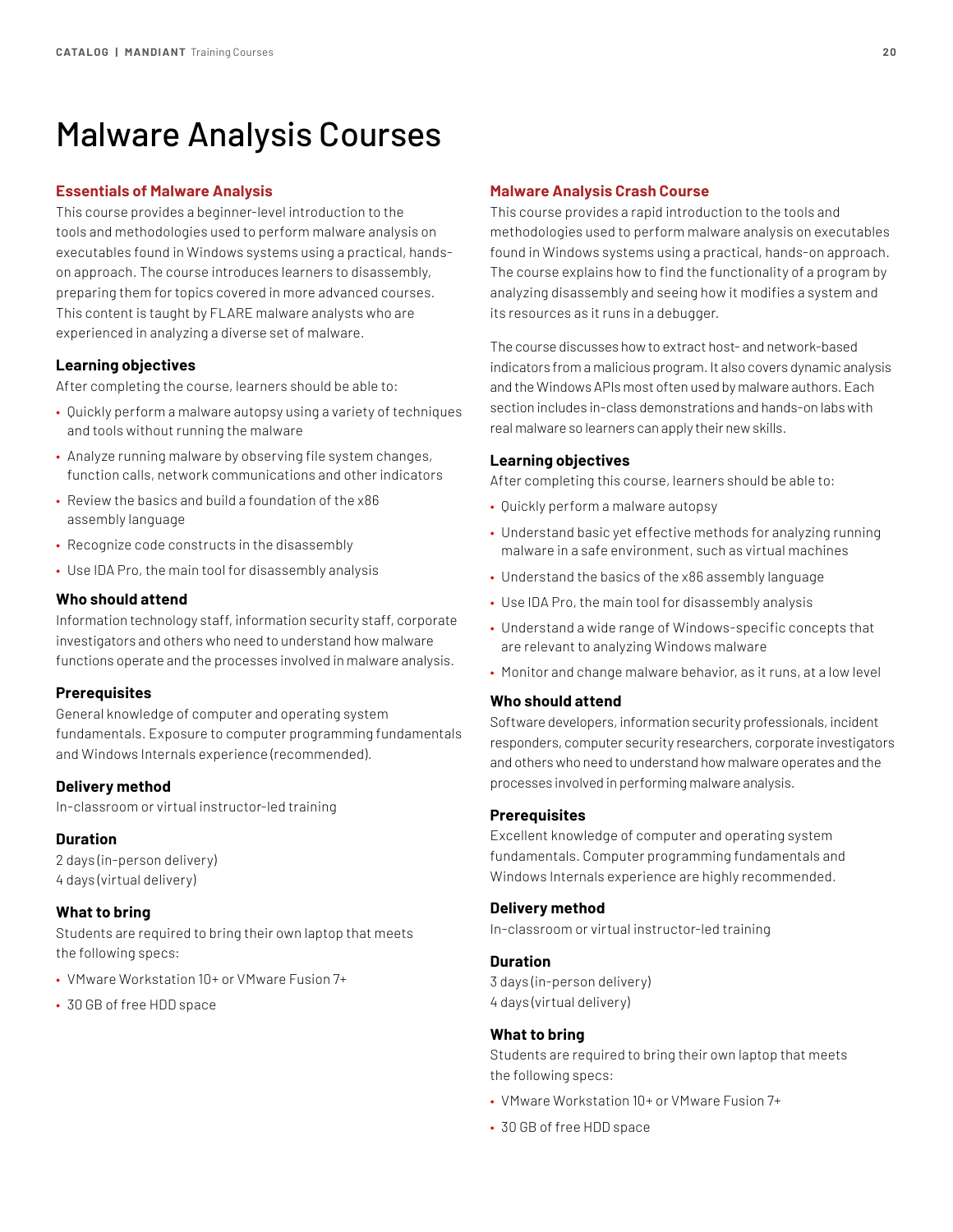## <span id="page-20-0"></span>**Malicious Documents Analysis**

This course provides a rapid introduction to the file formats, tools, and methodologies used to perform malware analysis on malicious documents using a practical hands-on approach. Students will learn to pinpoint and analyze the most suspicious document components and how to extract host and networkbased indicators from them. Students will be taught common exploitation techniques used by malware authors and how to spot them within malicious documents. This course includes demonstrations and hands-on labs that contain real malware.

#### **Learning objectives**

After completing this course, learners should be able to:

- Dissect and analyze malicious document formats
- Extract network and host-based indicators
- Extract noteworthy components that require further isolated analysis
- Detect suspicious patterns and common exploitation techniques
- Utilize modern analysis tools including Offvis and 010 editor templates
- Disassemble and program ActionScript3 language (used in Flash)
- Create and automate custom tools for your specific organization

#### **Who should attend**

Malware researchers, software developers, information security professionals, incident responders, computer security researchers, corporate investigators and others who need to understand how malware operates and the processes involved in performing malware analysis.

## **Prerequisites**

General knowledge of computer and operating system fundamentals. Exposure to programming fundamentals is recommended.

# **Delivery method**

In-classroom instructor-led training

#### **Duration**

3 days (in-person delivery) 4 days (virtual delivery)

#### **What to bring**

- VMware Workstation Pro 12.5 or newer (installed with the ability to run a VM)
- At least 30 GB of free HDD space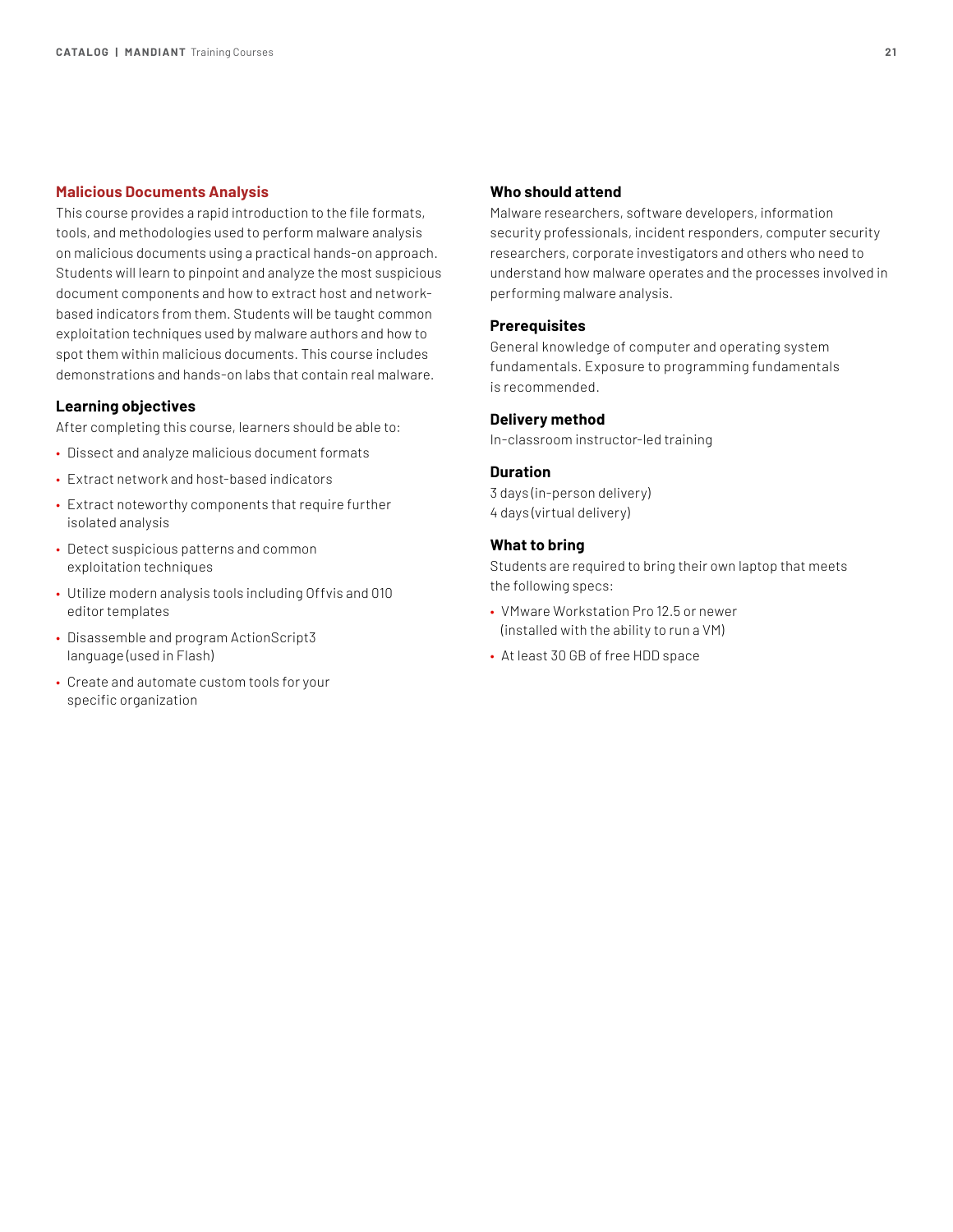# <span id="page-21-0"></span>**Advanced Red Teaming Techniques: Malware Authoring and Repurposing**

Malware techniques used to perform malicious actions are often similar to those used by antivirus and security products. Understanding how to write and design malware helps security analysts rapidly identify patterns of code when investigating a malicious binary.

Knowing how to design and develop each part of a payload enables red team members to reuse, debug, fix, or rewrite a solution.

Students will learn how to produce a shellcode blob capable of loading and injecting multiple malicious binaries via techniques repurposed from existing malicious samples. This course includes APIs and techniques used to perform common malicious functionality and extends these techniques to produce reliable payloads that function across operating system versions and limit exposure to security products.

The hands-on labs for this course are development-focused through use of C and Intel Assembly.

# **Learning objectives**

- After completing this course, learners should be able to:
- Develop malicious applications using the Windows SDK
- Create position independent code (PIC) using C and Intel Assembly
- Write malicious code to perform code injection and modify a running application in-memory
- Analyze and modify a malicious binary to reuse functionality
- Design and write reliable payloads across a variety of operating system versions
- Use proven techniques to execute injections, hooking, and fingerprinting across various systems

## **Who should attend**

Software developers, information security professionals, incident responders, computer security researchers, corporate investigators and others who require an understanding of malware inner workings, crafting reliable shellcode and payloads, and rapid repurposing of malware samples.

# **Prerequisites**

Advanced knowledge of computer and operating system fundamentals and Windows internals. Familiarity with reverse engineering, Windows SDK and proficiency at developing in C is recommended.

#### **Delivery method**

In-classroom instructor-led training

#### **Duration**

4 days

# **What to bring**

- VMware Workstation Pro 12.5 or newer (installed with the ability to run a VM)
- At least 30 GB of free HDD space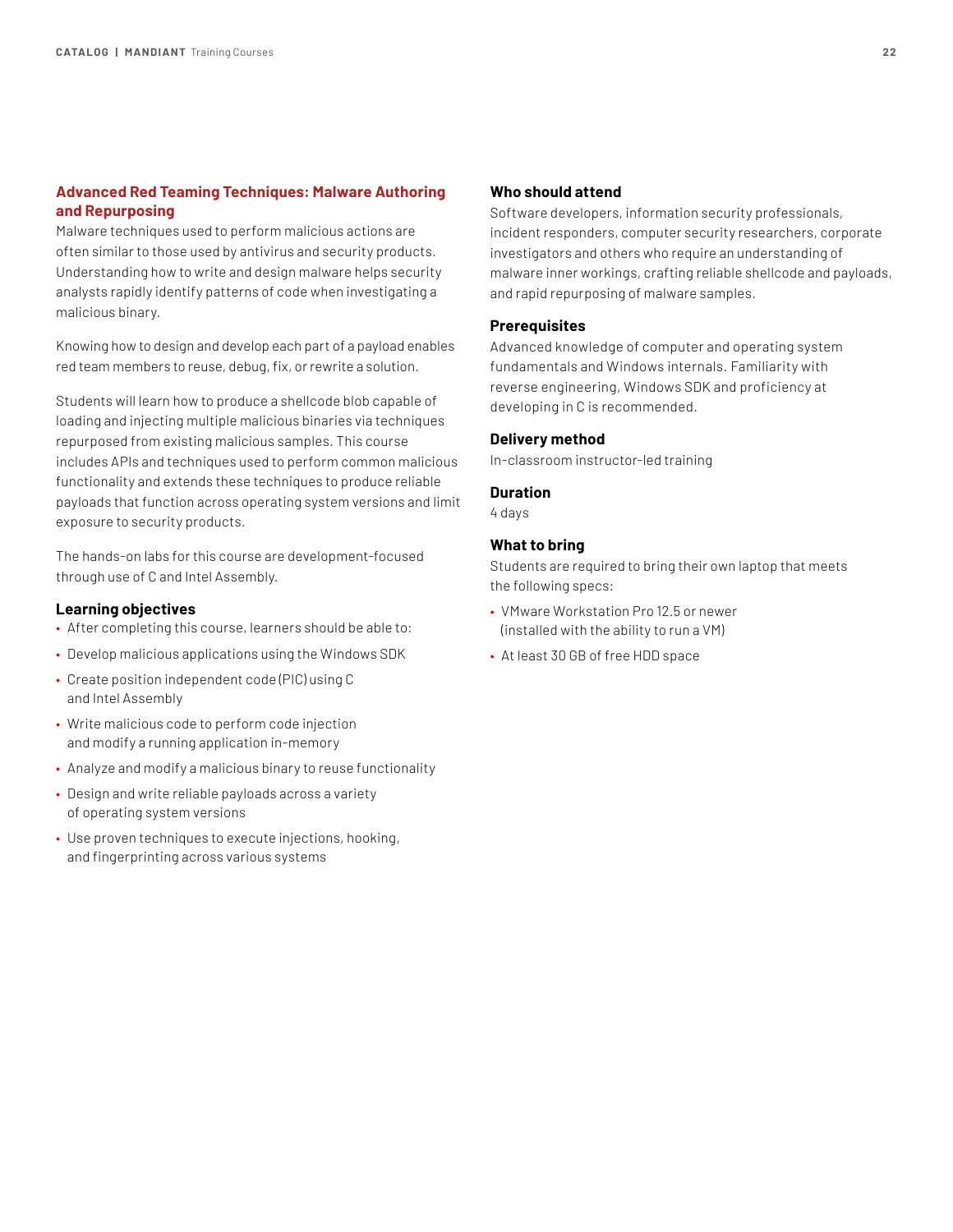#### <span id="page-22-0"></span>**macOS Malware Analysis for Reverse Engineers**

Most malware analysts and incident responders either lack the equipment or knowledge to dissect macOS malware. With increasing corporate use of macOS devices, organizations must be prepared to analyze malware and threats that target macOS.

This course uses a practical, hands-on approach to introduce the tools and methodologies learners need to analyze malware that targets the macOS platform.

Course topics include macOS specific static and dynamic analysis tools and techniques to quickly uncover host and network-based indicators, analysis of compiled Objective-C code and Cocoa applications using IDA Pro and the use of the lldb debugger in dynamic analysis. Demonstrations and hands-on labs with real malware will enable learners to immediately apply this knowledge.

#### **Learning objectives**

- Learn macOS internals relevant to malware analysis
- See how to create a safe malware analysis environment in macOS
- Explore the tools and methodologies used to perform basic analysis, and extract host and network-based indicators from malware without running it
- Discover tools and methodologies used to analyze malware behavior by executing it in a safe environment
- Acquire disassembly techniques specific to Objective-C executables
- Practice malware debugging in the macOS environment and how it can be used to monitor and change its behavior at run time

### **Who should attend**

Malware analysts, incident responders, Intel analysts, information security staff, forensic investigators, or others requiring an understanding of how macOS specific malware works and how to analyze it.

# **Prerequisites**

Training or experience in Windows malware analysis, familiarity with object-oriented programming, the x86 architecture, IDA Pro and Unix-like operating systems is required.

#### **Delivery method**

In-classroom instructor-led training

# **Duration**

2 days

#### **What to bring**

- MacBook with VMware Fusion 7+
- 30 GB of free HDD space
- Licensed copy of fully updated IDA Pro that supports x86\_64 architecture (for any OS, as long as it's accessible on the MacBook)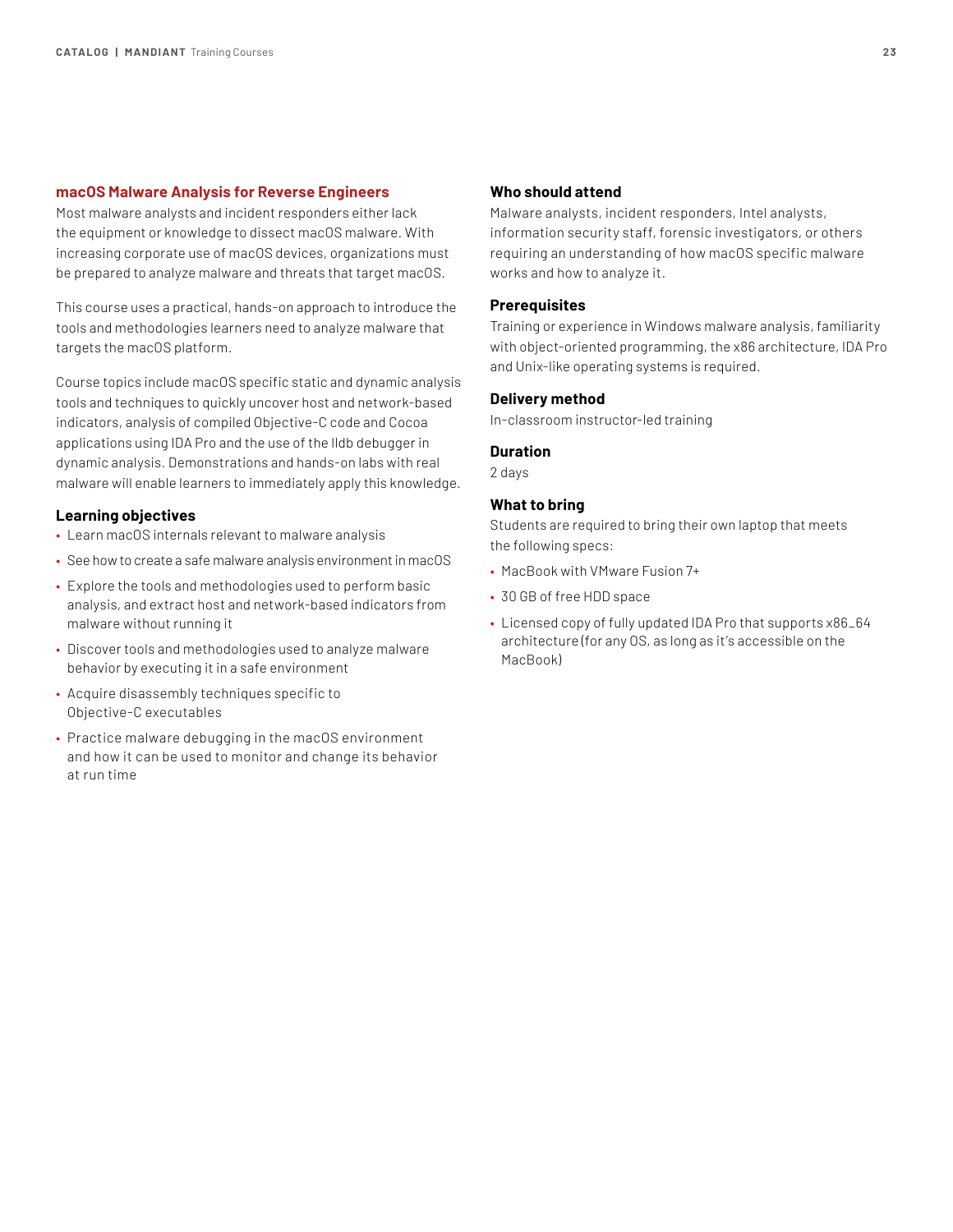#### <span id="page-23-0"></span>**Malware Analysis Master Course**

Designed for experienced malware analysts, this course focuses on advanced topics related to combating a wider variety of more complex malware and malware defense mechanisms. It covers how to combat anti-disassembly, anti-debugging and anti-virtual machine techniques. It also discusses how to defeat packed and armored executables, analyze encryption and encoding algorithms and defeat various obfuscation techniques. Additional topics include malware stealth techniques (process injection and rootkit technology), analyses of samples written in alternate programming languages (C++) and popular software frameworks (.NET).

Learners will be taught to use existing tools and techniques as well as research and develop their own IDA Pro scripts and plugins. All concepts and materials are reinforced with demonstrations, real-world case studies, follow-along exercises and student labs to allow learners to practice new skills. Instructors are senior FLARE malware analysts who are experienced in fighting through state-of-the-art malware armor.

#### **Learning objectives**

After completing this course, learners should be able to: Understand how malware hides its execution, including process injection, process replacement and user-space rootkits

- Grasp how shellcode works, including position independence, symbol resolution and decoders
- Comprehend the inner workings and limitations of disassemblers such as IDA Pro as well as how to circumvent the anti-disassembly mechanisms that malware authors use to thwart analysis
- Automate IDA Pro using Python and IDC to help analyze malware more efficiently
- Understand how to combat anti-debugging, including bypassing timing checks, Windows debugger detection and debugger vulnerabilities
- Fool malware so it cannot detect what is running in your safe environment
- Understand how malware analysis is influenced by C++ concepts like inheritance, polymorphism and objects
- Recognize common C++ structures from the disassembly
- Use disassembler features to enhance the reverse engineering process of C++ binaries
- Unpack manually by studying various packer algorithms and generic techniques to quickly defeat them
- See how x64 changes the game for malware analysis, including how WOW64 works and the architecture changes from x86
- Grasp string obfuscation techniques that are commonly used by malware, then take malware communications and analyze network packet captures
- Reverse engineer .NET bytecode and work with obfuscation techniques used by attackers

## **Who should attend**

Intermediate-to-advanced malware analysts, information security professionals, forensic investigators and others who need to understand how to overcome difficult and complex challenges in malware analysis.

# **Prerequisites**

Robust skill set in x86 architecture and the Windows APIs. Exposure to software development is highly recommended. Completion of Malware Analysis Crash Course is recommended but not required.

# **Delivery method**

In-classroom instructor-led training

#### **Duration**

5 days

# **What to bring**

- VMware Workstation Pro 12.5 or newer (installed with the ability to run a VM)
- At least 30 GB of free HDD space
- A licensed copy of IDA Pro that supports the MIPS architecture is recommended. The free version of IDA Pro will suffice.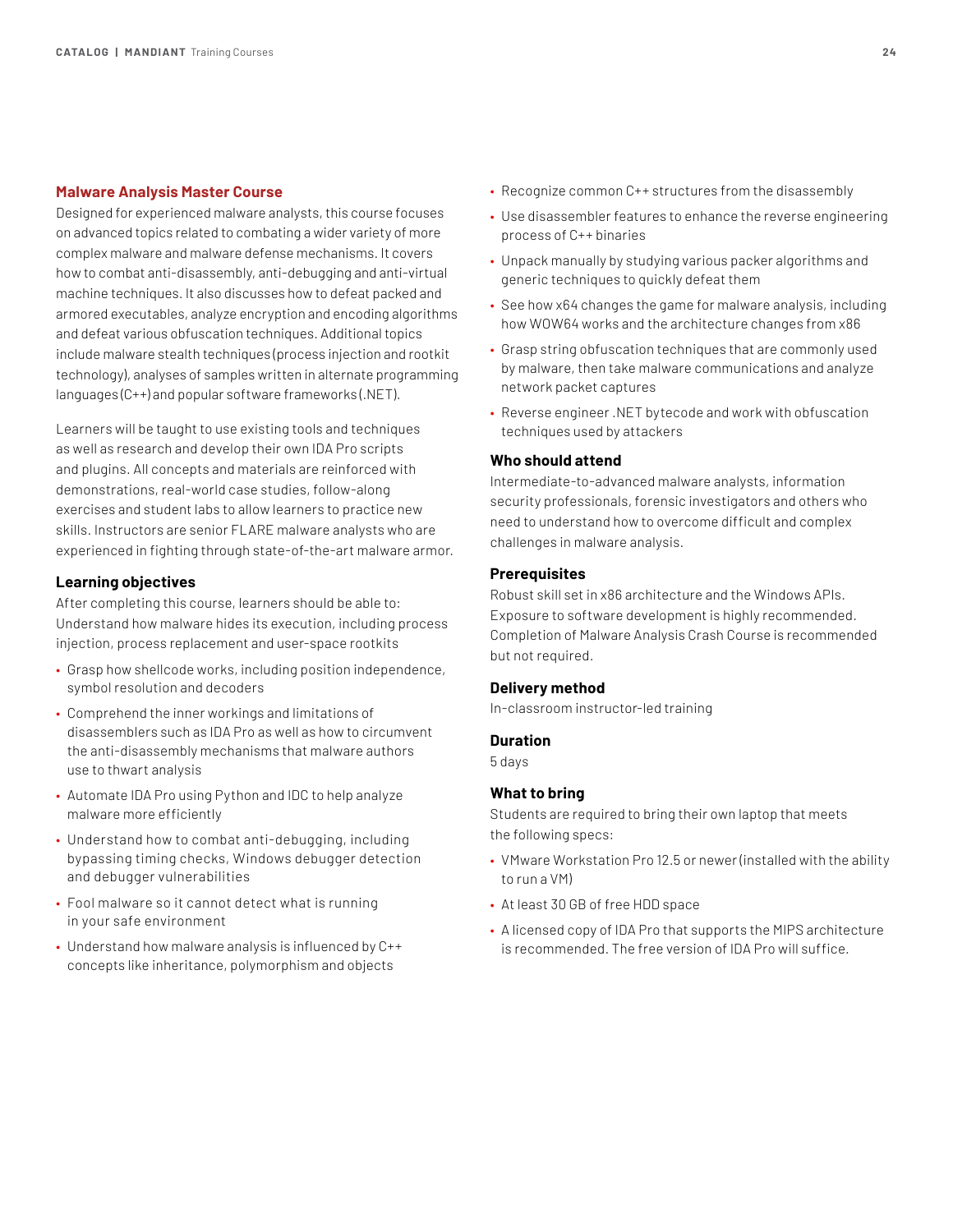#### <span id="page-24-0"></span>**Router Backdoor Analysis**

With access to a router, an attacker can control the network and manipulate and copy traffic as needed. Router implants such as SYNful Knock, a serious and imminent threat, can be difficult to detect and analyze due to their location within the network. A direct analysis of the router image may be critical to mitigate a router-based attack, especially for edge routers positioned outside of network monitoring devices.

This course explains the purpose of the Cisco IOS image format, as well as how to modify the image. It describes how to effectively dissect an IOS image using IDA Pro for static analysis and how to debug a running router for active analysis. Course topics include how to configure and load a router for analysis, and take and analyze core memory dumps.

Learners will perform hands-on analyses of Cisco IOS images using a live router running in a lab environment. Hands-on labs include an opportunity to analyze and determine the function of backdoored router firmware.

#### **Learning objectives**

After completing this course, learners should be able to:

- Conduct hands-on Cisco IOS malware analysis
- Understand the MIPS architecture
- Understand Cisco IOS image formatting and how routers load the images
- Analyze an IOS image using IDA Pro
- Identify modifications to a Cisco IOS image and focus analysis efforts
- Obtain and analyze memory dumps of a running router
- Perform dynamic analysis on a live system

# **Who should attend**

Intermediate-to-advanced malware analysts, information security professionals, forensic investigators and others who need to understand how to overcome difficult and complex challenges in malware analysis.

## **Prerequisites**

Intermediate to advanced malware analysis skills, computer programming experience and comfort with IDA Pro.

### **Delivery method**

In-classroom instructor-led training

#### **Duration**

2 days

#### **What to bring**

- VMware Workstation, Server or Fusion
- At least 20 GB of free HDD space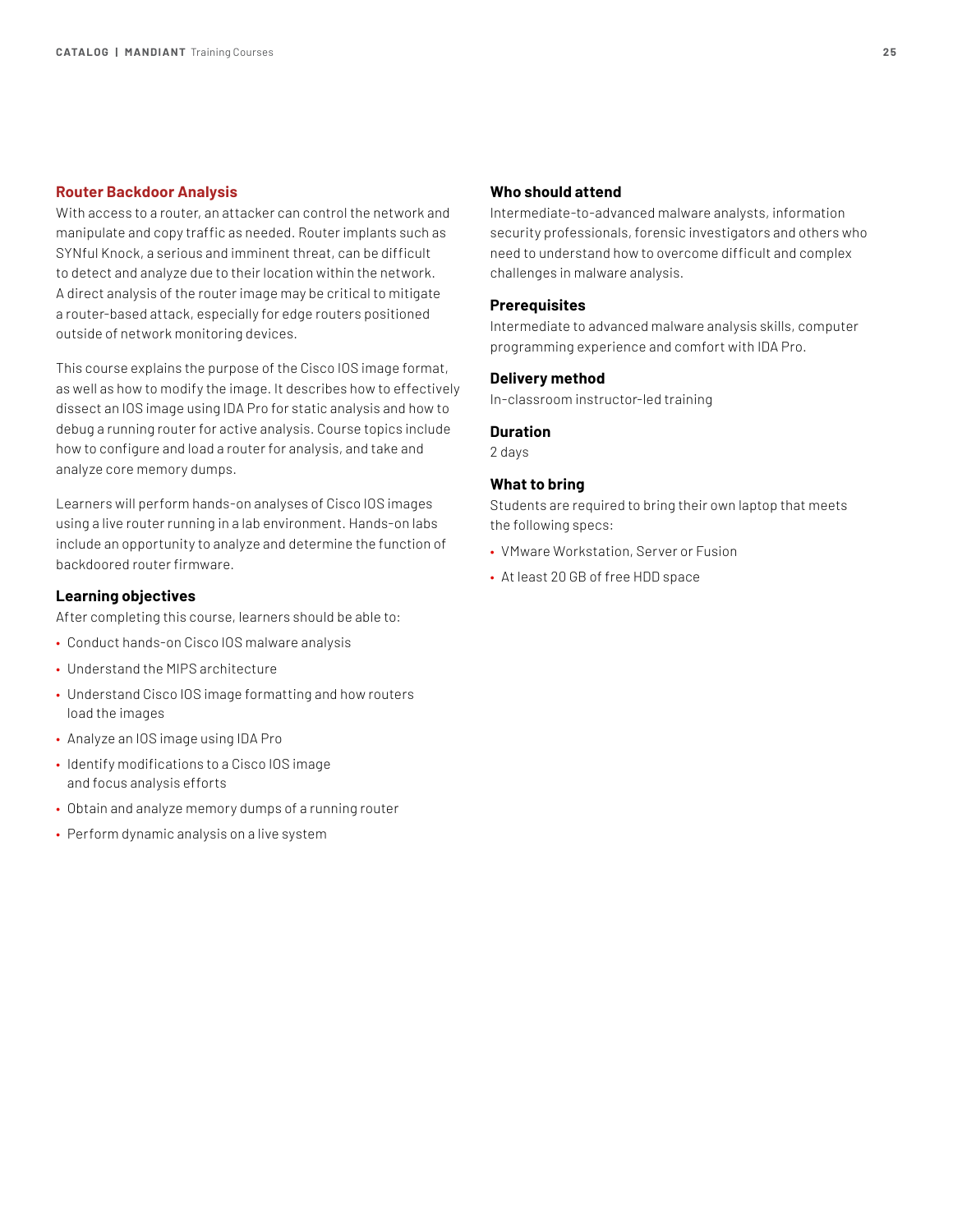# <span id="page-25-0"></span>Advanced Acquisition and Testing Techniques

# **Creative Red Teaming**

FireEye Mandiant red teams have conducted hundreds of covert red team operations. This course draws on that knowledge to help learners improve their ability to prevent, detect, and respond to threats in an enterprise network.

Learners will better understand advanced threat actor behavior that Mandiant experts have observed through incident response investigations. Learners will also see how Mandiant red teams refine advanced attacker tools, tactics and procedures (TTPs) for use by red teams in their attempts to emulate advanced threat actors. Learners will develop the ability to think like an attacker and creatively use these TTPs to accomplish response goals while avoiding detection.

Mandiant red team leads conduct this fast-paced technical course with presentations and scenario-based labs based on frontline expertise and intelligence-based security research. Learners receive hands-on experience conducting covert cyber attack simulations that mimic real-world threat actors. They will learn how to bypass advanced network segmentation, multi-factor authentication and application whitelisting, abuse web applications, escalate privileges and steal data while circumventing detection methods.

# **Learning objectives**

After completing this course, learners should be able to:

- Identify, fingerprint and compromise a target with customcrafted payloads while bypassing antivirus (AV) detection
- Deploy creative tactics—from older techniques to newer ones to maintain access to any compromised machine
- Understand the tools and methods attackers use to exploit the lowest-level user privileges to gain higher, administrative privileges and move laterally throughout a network while avoiding security alerts
- Avoid and bypass various challenges such as application whitelisting, encryption, multi-factor authentication, sandboxes and more
- Exfiltrate data from "secure" networks undetected, without triggering firewalls or generating alerts
- Identify the goals and challenges of managing a red team operation, including risk measurement and reporting

# **Who should attend**

Red team members, penetration testers, defenders wanting to understand offensive tactics techniques and procedures (TTPs) and information security professionals looking to expand their knowledge base.

# **Prerequisites**

A background in conducting penetration tests, security assessments, IT administration, and/or incident response. Working knowledge of the Windows operating system, file systems, registry and use of the Windows command line. Experience with, Active Directory, basic Windows security controls, common network protocols, Linux operating systems, Scripting languages (PowerShell, Python, Perl, etc.) and assessment of web applications using the OWASP top 10.

### **Delivery method**

In-classroom or virtual instructor-led training

### **Duration**

4 days (in-person delivery) 5 days (virtual delivery)

# **What to bring**

- USB port (for installing software provided on a USB stick)
- Ethernet port or adapter
- Local administrator rights to the host OS and VMs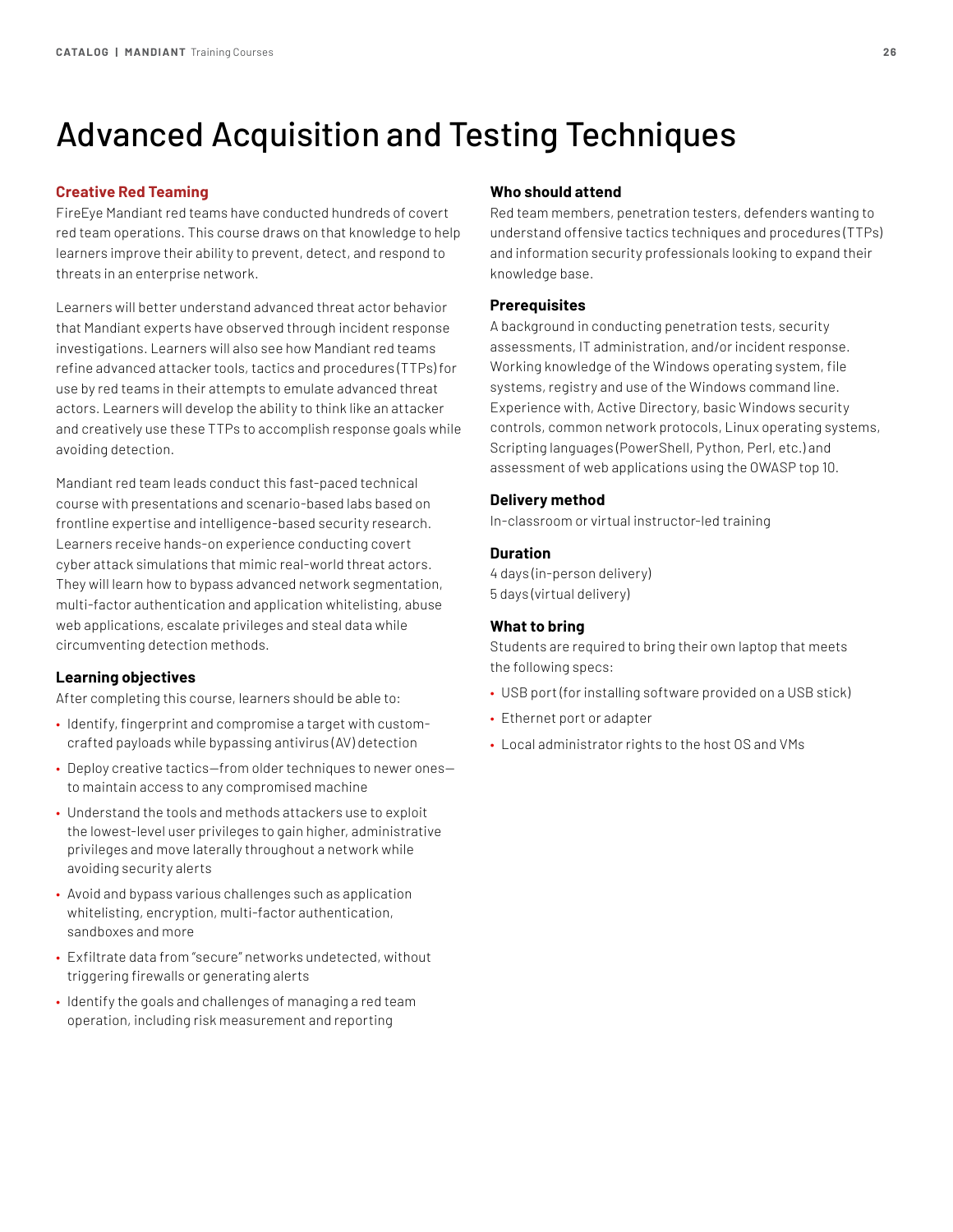#### <span id="page-26-0"></span>**Practical Mobile Application Security**

Smartphones have become an integral component of peoples' lives, both personally and in the business world—but application security is suspect.

This four-day course is designed to teach students the fundamentals of mobile application security for Google Android and Apple iOS mobile operating systems. It provides learners with the methodology, tools, and experience to assess the security of mobile applications.

## **Learning objectives**

After completing this course, learners should be able to:

- Describe device and application security models for the Android and iOS operating systems and their security features
- Build and configure a testing environment for both Android and iOS platforms with an awareness of jailbreaking, rooting, and other concepts
- Perform static analysis on APK and IPA files in a hands-on lab environment that covers Android Dalvik Bytecode, and Applecompiled Swift and Objective-C assembly
- Understand what and where data should be stored, how it should be accessed, and what pitfalls are associated with improper data storage
- Analyze inter-process communication by interfacing with and fuzzing exposed components across both platforms
- Reliably intercept and modify network communications to bypass security features such as certificate pinning, taking into account the overlap and differences in mobile application API testing and traditional web application assessment
- Use common dynamic binary instrumentation (DBI) tools for application testing and data and code analyses in scenarios such as bypassing jailbreak/root detection or certificate pinning
- Compromise a test application, enumerate as many vulnerabilities as possible and consider recommendations for improving application security

#### **Who should attend**

Security engineers, application developers, and penetration testers.

#### **Prerequisites**

Background in security fundamentals, threat modeling, Linux CLI, object-oriented programming, and web application testing.

Recommended, but not required:

- ARM/AARCH64 assembly familiarity
- Java, Kotlin, Swift, or Objective-C programming experience
- Experience testing thick-client applications
- Web services (REST, SOAP, JSON) testing experience
- Delivery Method
- In-classroom instructor-led training

# **Duration**

4 days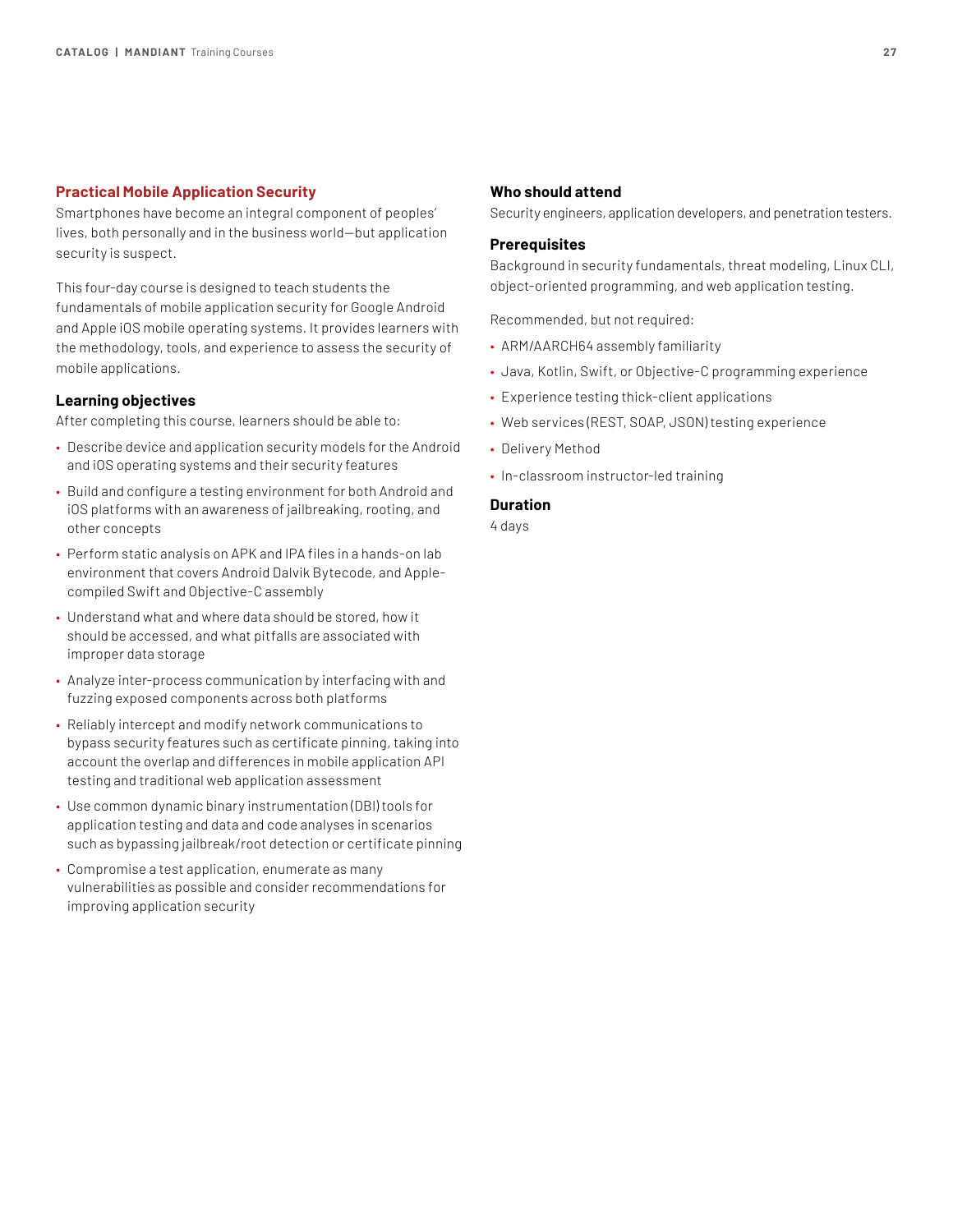# <span id="page-27-0"></span>**Security and the Software Development Lifecycle**

Software developers and security professionals have historically had an adversarial relationship. Software developers may believe security professionals get in the way of productivity while security professionals know that vulnerabilities get introduced in the software development lifecycle.

Fortunately, the barriers between these two disciplines are breaking down as companies recognize the importance of introducing security early in the software development lifecycle. This course covers different software development methodologies as well as the different places that good security practices can be introduced in any software development methodology as well as how to implement them.

# **Learning objectives**

After completing this course, learners should be able to:

- Demonstrate how security can be introduced into common software development methodologies
- Identify capabilities necessary to improve existing practices within their organizations
- Examine elements of a simplified methodology to apply those elements to methodologies and processes already in place in their organizations.
- Suggest security controls that can be applied within development processes in their own environment

#### **Who should attend**

Anyone who is now or may in the future be part of a software development project. This may be, for example, developers who want to know more about security, security people who want to understand software development processes or project managers who want to understand both better.

# **Delivery method**

In-classroom or virtual instructor-led training

# **Duration**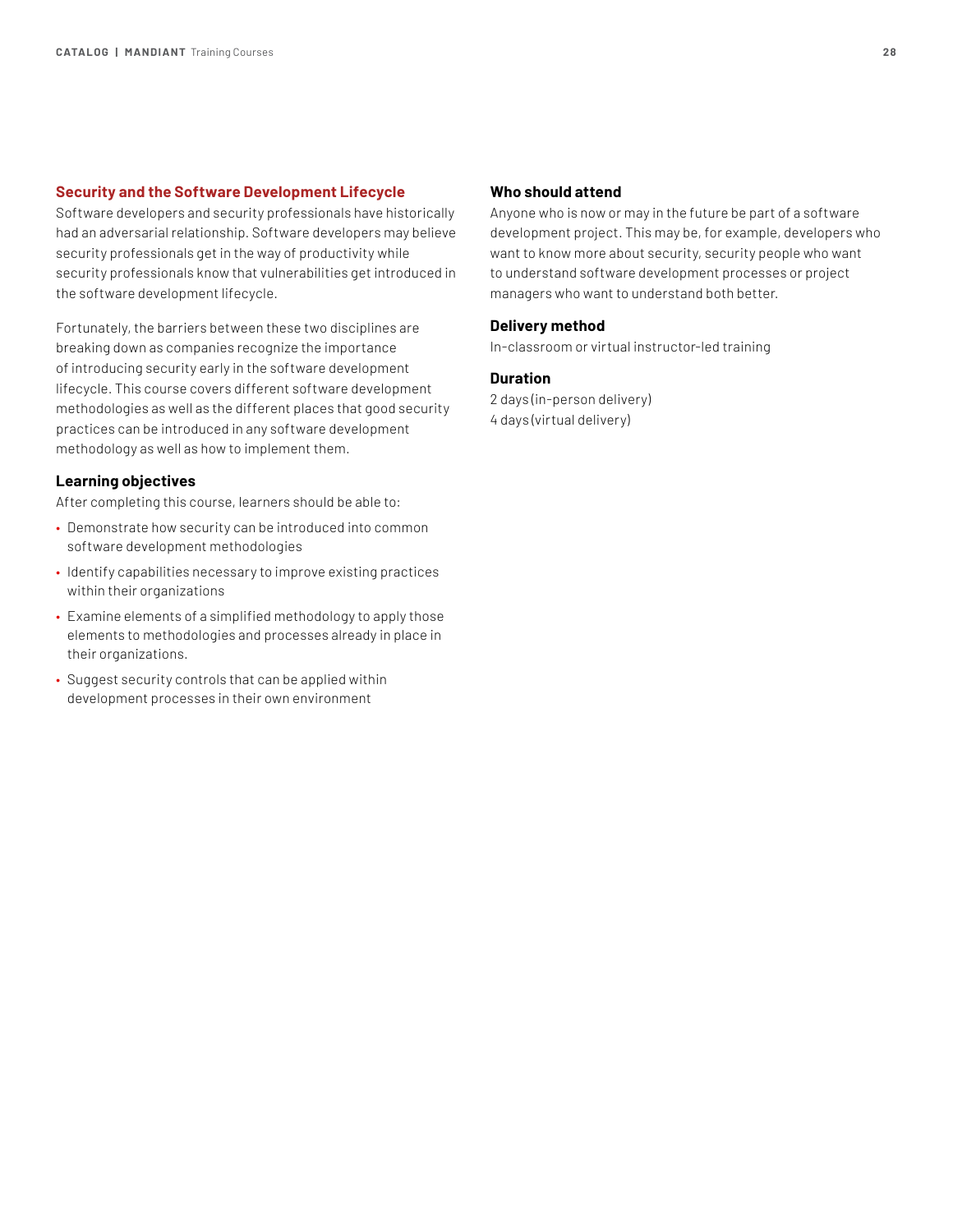# <span id="page-28-0"></span>Workshops

#### **Business Email Compromise**

Business Email Compromise is a highly personalized two-to-four hour seminar in which students will develop the skills necessary to protect themselves and their organizations from email-based social engineering and malware.

The instructor will walk through a presentation of the technical information needed to avoid email threats, and will also host a Q&A session to ensure that your organization's specific concerns can be addressed.

Social engineering takes place in more than 90% of business compromises, and email is the most popular vector by far. Mandiant's Business Email Compromise training will help your organization be better protected from one of the greatest threats in the cyber security landscape.

## **Learning objectives**

After completing this course, learners should be able to:

- Identify the risks associated with BEC
- Avoid common pitfalls which make you vulnerable to Phishing and other social engineering attacks
- Define key terms so that the audience can make informed decisions regarding their email safety

#### **Who should attend**

Any corporate employee in need of email security training or a refresher of the same.

# **Delivery method**

In-classroom or virtual instructor-led training

# **Duration**

2–4 hours (in-person delivery) 2–4 hours (virtual delivery)

# **Introduction to the Mandiant Security Instrumentation Platform**

This two-day introduction to the Mandiant Security Instrumentation Platform provides hands-on experience with the platform to introduce core concepts and important modules. It provides a solid understanding of the platform and reinforces knowledge gained from the self-paced training series. The goal is to have participants be able to start using the platform effectively in their environment to improve their organization's security posture.

### **Learning objectives**

After completing this course, learners should be able to:

- Explain the purpose of the Security Instrumentation Platform
- Install network and endpoint Actors
- Use the platform to test network and security controls, identify areas of improvement and monitor progress
- Run security content, including Actions, Sequences and Evaluations
- Evaluate test results and analyze essential takeaways
- Setup, configure and maintain AEDA monitors
- Analyze platform analytics and develop custom reports
- Explain Protected Theater
- Create custom security content
- Examine system administration, maintenance and troubleshooting features of the platform

#### **Who should attend**

Security professionals who will be using the Security Instrumentation Platform to manage and report their organization's systemic cyber security risk.

#### **Delivery method**

In-classroom or virtual instructor-led training

#### **Prerequisites**

Varies based on audience

#### **Duration**

2 days

#### **Registration instructions**

Contact [validation-training@mandiant.com](mailto:validation-training%40mandiant.com?subject=) for more information, including prerequisites and upcoming class dates.